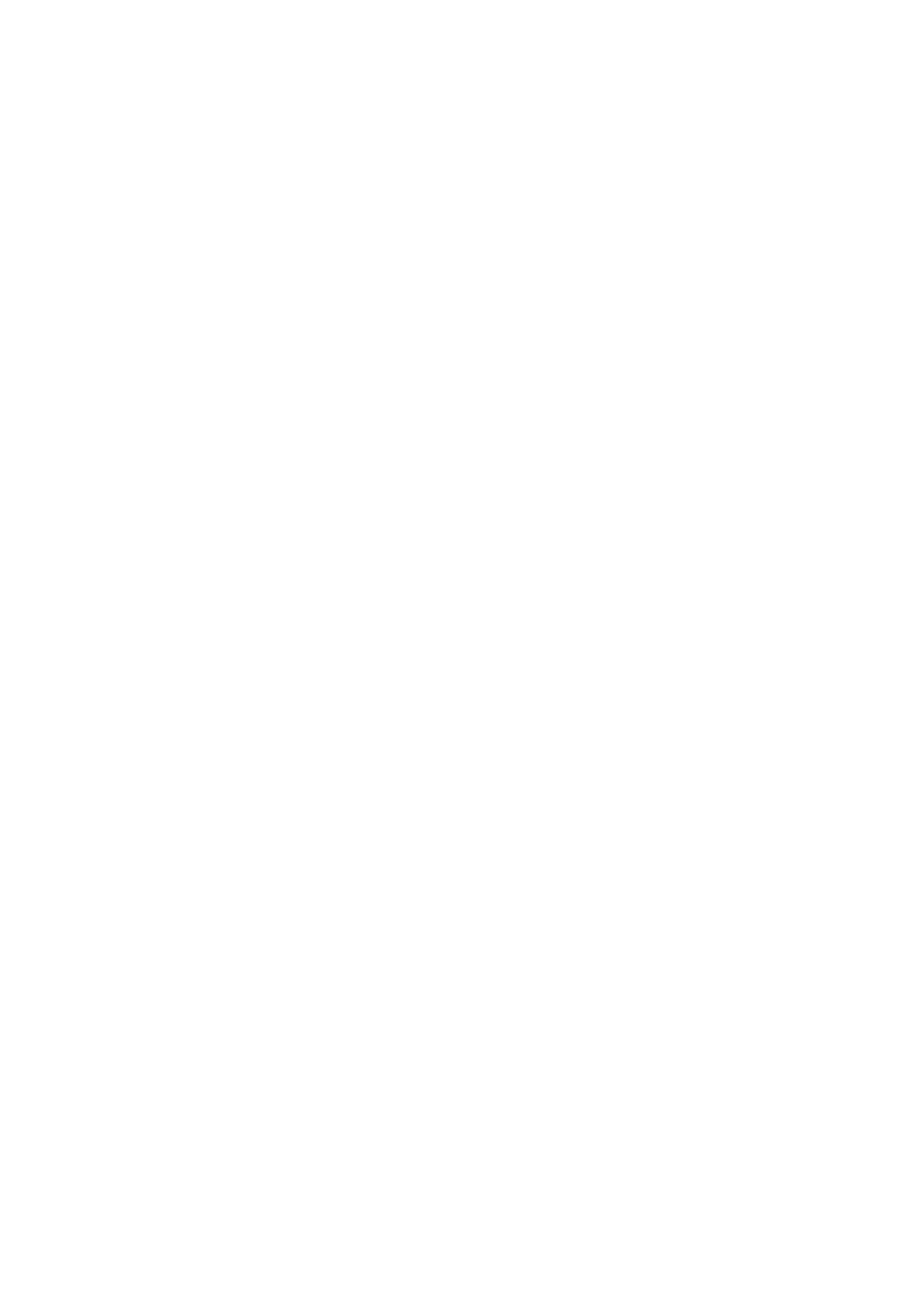# Choir Stalls and their Workshops:

# *Proceedings of the Misericordia International Colloquium 2016*

Edited by

Anja Seliger and Willy Piron

Cambridge **Scholars** Publishing

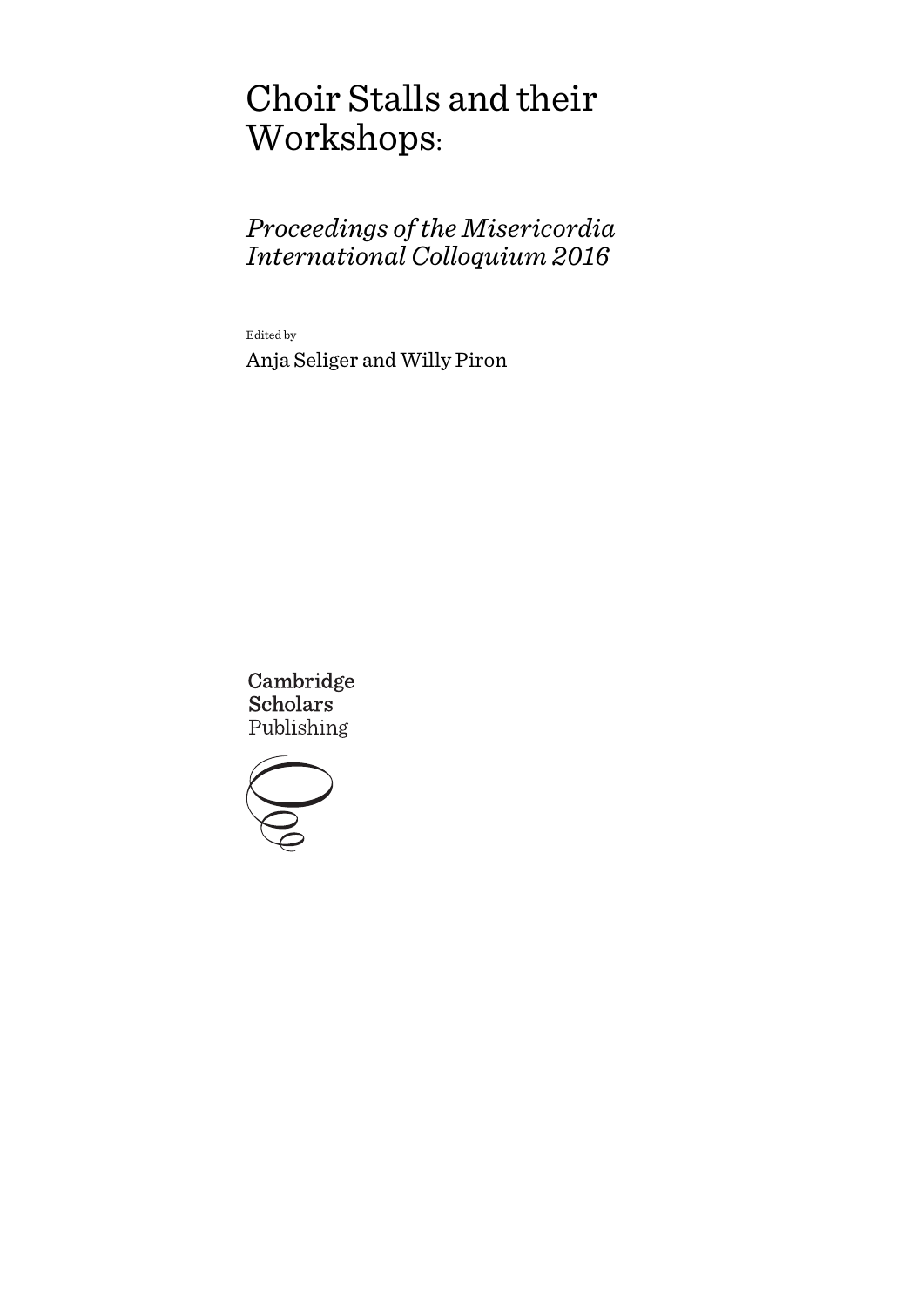Choir Stalls and their Workshops: Proceedings of the Misericordia International Colloquium 2016

Edited by Anja Seliger and Willy Piron

This book first published 2017

Cambridge Scholars Publishing

Lady Stephenson Library, Newcastle upon Tyne, NE6 2PA, UK

British Library Cataloguing in Publication Data A catalogue record for this book is available from the British Library

Copyright © 2017 by Anja Seliger, Willy Piron and contributors

All rights for this book reserved. No part of this book may be reproduced, stored in a retrieval system, or transmitted, in any form or by any means, electronic, mechanical, photocopying, recording or otherwise, without the prior permission of the copyright owner.

ISBN (10): 1-4438-7901-0 ISBN (13): 978-1-4438-7901-9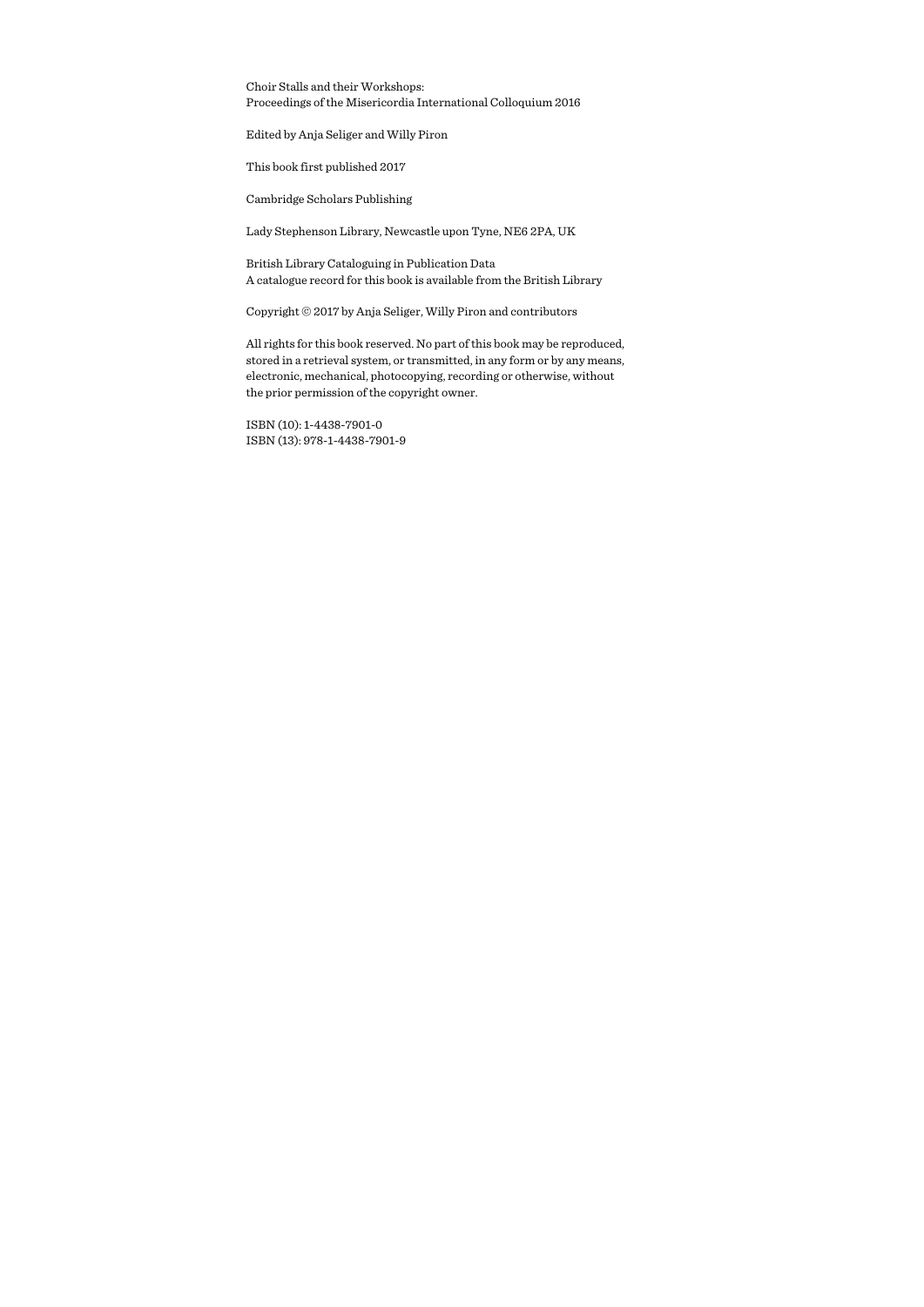# **CONTENTS**

| <b>ANJA SELIGER, WILLY PIRON</b> |  |
|----------------------------------|--|

### *PART I: WORKSHOP PRACTICES*

| Getting the Idea: The Role of Drawings in the Manufacturing Process<br><b>ANJA SELIGER</b>                                    |
|-------------------------------------------------------------------------------------------------------------------------------|
| <b>ANGELA GLOVER</b>                                                                                                          |
| Big Seats for Fat Benedictines, Small Ones for Slender Cistercians?<br>KRISTIANE LEMÉ-HÉBUTERNE                               |
| <b>PART II: EARLY MODERN CHOIR STALLS - TRADITIONS OR RESTART?</b>                                                            |
| The Choir Stalls of 1537 from Tobsdorf/Dupus in Transylvania, Romania:                                                        |
| Aspects of the Workshop Technique and Connections to Master Johannes<br>RALF BUCHHOLZ, SUSANNE KARIUS, GERDI MAIERBACHER-LEGL |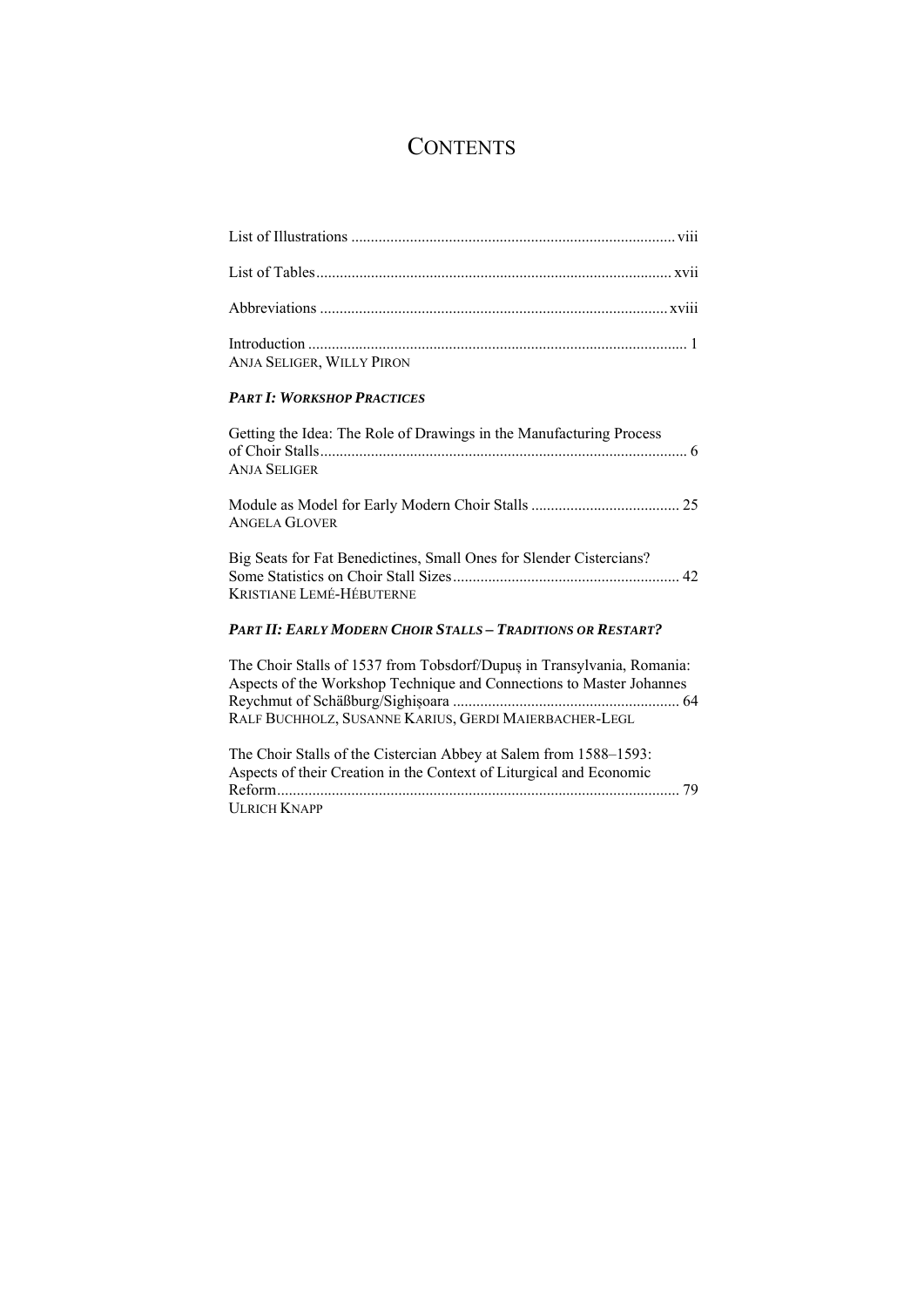| V1 | Contents |
|----|----------|
|----|----------|

### *PART III: STALLS OF STONE – A FORGOTTEN FURNITURE*

| Set in Stone: The Stone Bench of Burs in its Social, Functional<br><b>JÖRG WIDMAIER</b>                                                                    |
|------------------------------------------------------------------------------------------------------------------------------------------------------------|
| Liturgical Activation of the Stone Choir in Santiago de Compostela:<br>ERIKA LOIC                                                                          |
| Materiality and Reflexivity between Sedilia and Choir Stalls in Medieval<br><b>JAMES ALEXANDER CAMERON</b>                                                 |
| Part IV: Travelling Craftsmen                                                                                                                              |
| The Role of Choir Stalls made by Foreign Craftsmen in Spanish<br><b>MARÍA TERESA RODRÍGUEZ BOTE</b>                                                        |
| An International Entrepreneur in Spain around 1500:<br><b>DOROTHEE HEIM</b>                                                                                |
| Jan Borchman and his Fellow Craftsmen: The Creation of Choir Stalls<br><b>CHRISTEL THEUNISSEN</b>                                                          |
| <b>PART V: GROUP OF WORKS</b>                                                                                                                              |
| The Choir Stalls of the Monasteries of Pöhlde and St Alexander's<br>in Einbeck: Observations on their Time of Origin from an Epigraphical<br>JÖRG H. LAMPE |
| Choir Stalls and Other Thirteenth Century Furnishings in the Cistercian                                                                                    |

| Chon Stans and Other Thirteenth Century Furnishings in the Cistercian |  |
|-----------------------------------------------------------------------|--|
|                                                                       |  |
| KAJA VON COSSART                                                      |  |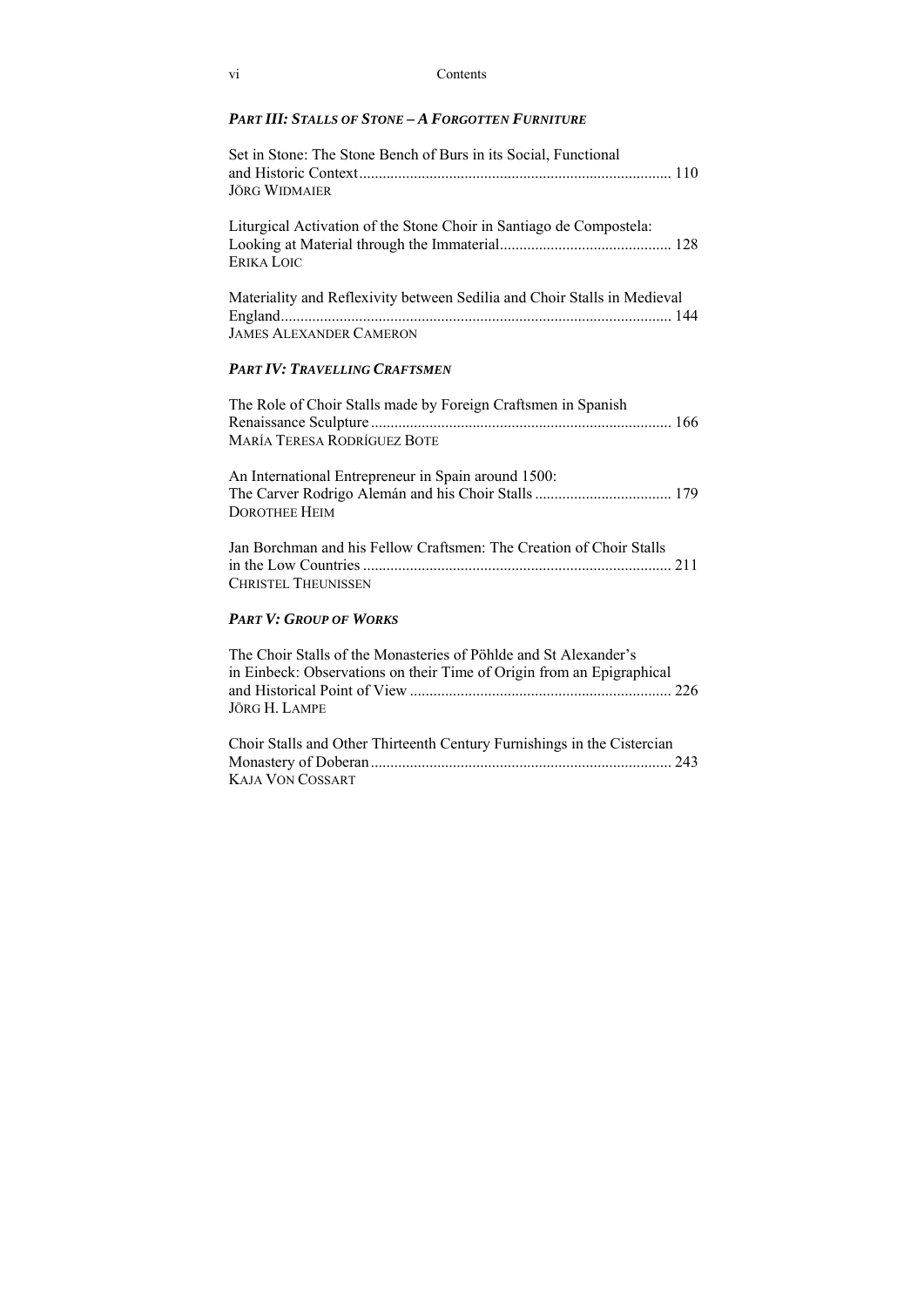| Choir Stalls and their Workshops                                                     | vii |
|--------------------------------------------------------------------------------------|-----|
| The Anklam Stall-Ends: An Example of Stalls in Parish Churches<br><b>DETLEF WITT</b> |     |
| The Bilobate Misericords of the Lower Rhine Area:<br><b>WILLY PIRON</b>              |     |
|                                                                                      |     |
|                                                                                      |     |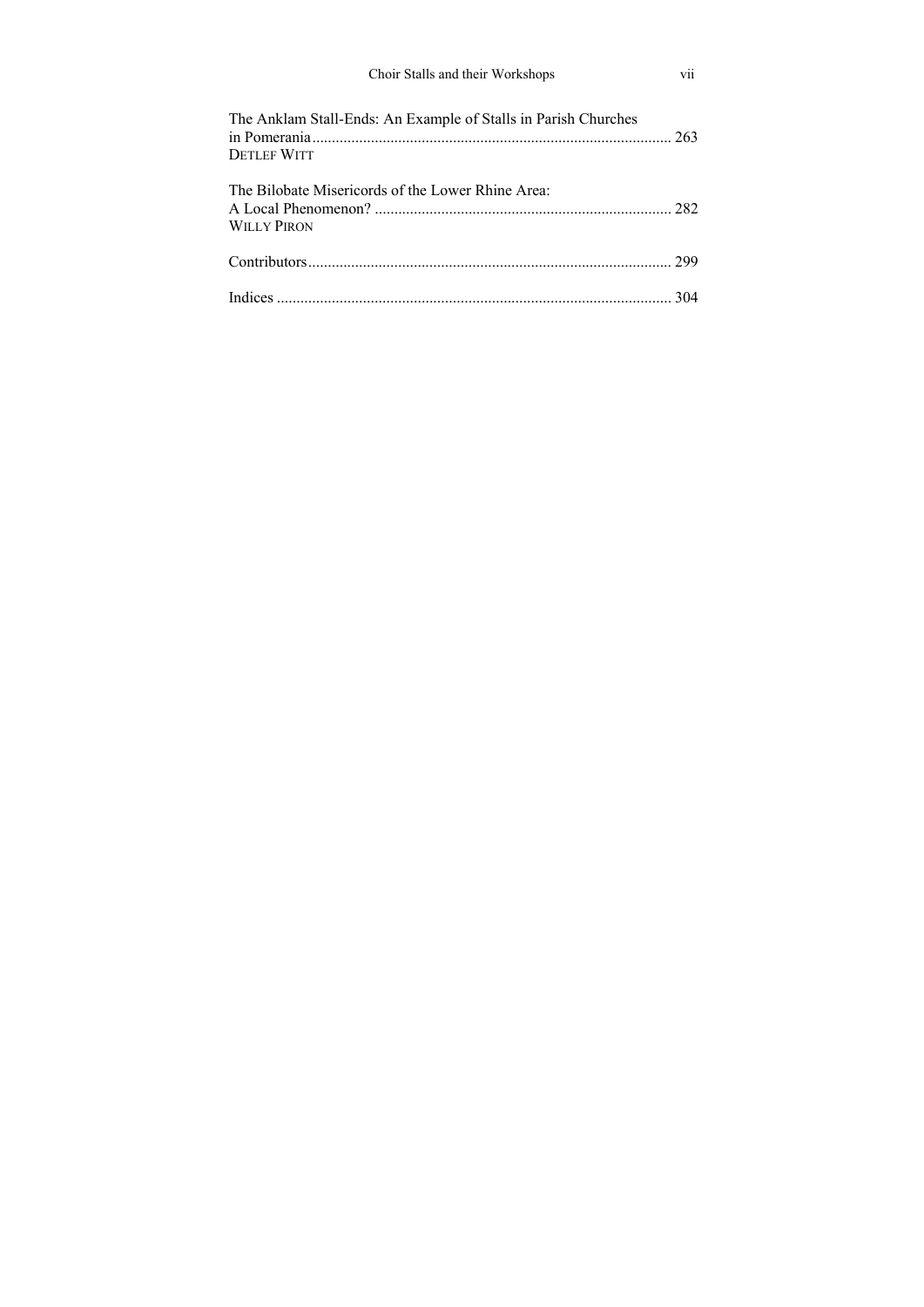# LIST OF ILLUSTRATIONS

**Cover image**: Choir stall in Cuiseaux, bench-end: craftsman preparing partitions. © Kristiane Lemé-Hébuterne.

### **Anja Seliger, "Getting the Idea: The Role of Drawings in the Manufacturing Process of Choir Stalls"**

- Fig. 1: Villard de Honnecourt. Folio 27v. © taken from Carl F. Jr. Barnes, *The Portfolio of Villard de Honnecourt (Paris, Bibliothèque nationale de France, MS Fr 19093): A New Critical Edition and Color Facsimile, with a glossary by Stacey L. Han*. Farnham (Burlington: Ashgate, 2007), plate 57.
- Fig. 2: Villard de Honnecourt. Folio 29r. © taken from Barnes 2007, plate 60.
- Fig. 3: Reims Palimpsest, reconstruction of the drawing. © taken from Robert Branner, "Drawings from a thirteenth-century architect's shop: the Reims Palimpsest", *Journal of the Society of Architectural Historians*, Vol. 17, No. 4 (1958), Fig. 5.
- Fig. 4: Vespertolium, Syrlin-Workshop 1475, overall size of 115cm by 28cm. © Civic archiv Ulm, Inv.-Nr. 18.
- Fig. 5: Statues of the Vespertolium, destroyed in WW II. © taken from Gerhard Weilandt, "Der wiedergefundene Vertrag Jörg Syrlins des Älteren über das Hochaltarretabel des Ulmer Münsters. Zum Erscheinungsbild des frühesten holzsichtigen Retabels", *Zeitschrift für Kunstgeschichte*, Vol. 59, No. 4 (1996), Fig. 14.
- Fig. 6: Cistercian Abbey of Blaubeuren, sedilia. © Anja Seliger.
- Fig. 7: Reims Palimpsest MS 2G 661 Martyrologe et necrologe, fol. 93r under UV-Light. © Archives de la Marne, Reims.

#### **Angela Glover, "Module as Model for Early Modern Choir Stalls"**

- Fig. 1: Three upper choir stalls, elevation drawing, pen and ink on paper, Kunstmuseum Basel, ca. 1517. © taken from Tilman Falk, *Katalog der Zeichnungen des 15. und 16. Jahrhunderts im Kupferstichkabinett Basel*. Vol. 1 (Basel: Schwabe & Co. AG Verlag, 1979), Kat.-Nr. 697, 161f. and plate 146.
- Fig. 2: Two lower choir stalls, elevation drawing, pen and ink on paper, Kunstmuseum Basel, Switzerland, ca. 1517. © taken from Tilman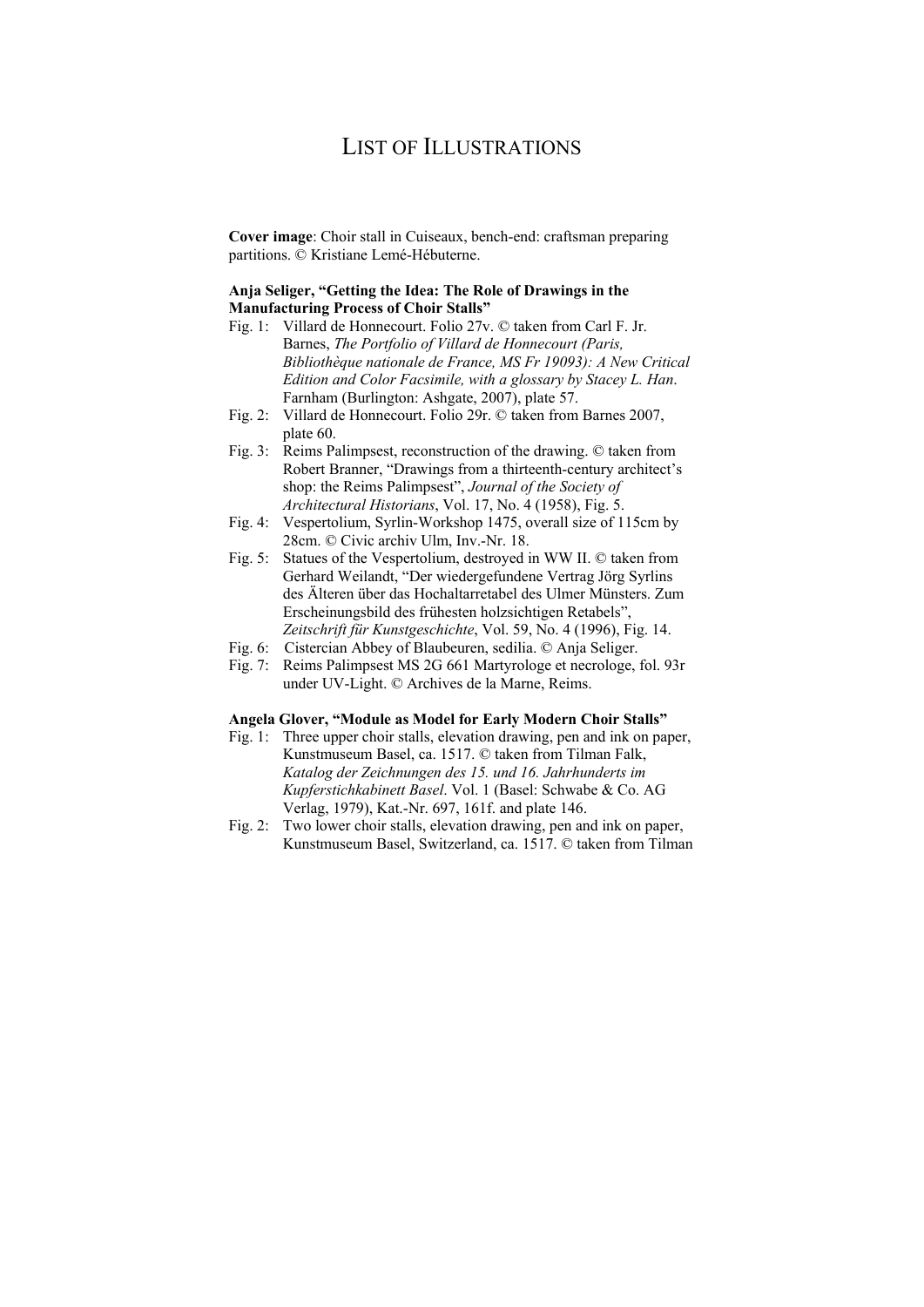Falk, *Katalog der Zeichnungen des 15. und 16. Jahrhunderts im Kupferstichkabinett Basel*. Vol. 1 (Basel: Schwabe & Co. AG Verlag, 1979), Kat.-Nr. 698, 161f. and plate 146.

- Fig. 3: Choir stall end, elevation drawing, pen and ink on paper, Kunstmuseum Basel, Switzerland, ca. 1517. © taken from Falk 1979, Kat.-Nr. 699, 161f. and plate 146.
- Fig. 4: Terminal choir stall, elevation drawing, pen and ink on paper, Kunstmuseum Basel, Switzerland, ca. 1517. © taken from Falk, Kat.-Nr. 700, 161f. and plate 146.
- Fig. 5: Terminal choir stall, elevation drawing, pen and ink on paper, Kunstmuseum Basel, Switzerland, ca. 1517. © taken from Falk 1979, Kat.-Nr. 701, 161f. and plate 146.
- Fig. 6: North choir stalls with integrated king's stall, Rodrigo Alemán, Catedral Nueva de Santa María de la Asunción, Plasencia, Spain, 1497-1508. Reproduced with the permission of the Vicario General Diócesis Plasencia. © Angela D. Glover.

### **Kristiane Lemé-Hébuterne, "Big Seats for Fat Benedictines, Small Ones for Slender Cistercians? Some Statistics on Choir Stall Sizes"**

- Fig. 1: Les Andelys, misericord: two craftsmen carving a misericord. © Kristiane Lemé-Hébuterne.
- Fig. 2: Cuiseaux, bench-end: craftsman preparing partitions. © Kristiane Lemé-Hébuterne.
- Fig. 3: Amiens, gusset. The small piece has been cut so that it suits exactly to the partition. © Kristiane Lemé-Hébuterne.
- Fig. 4: Scheme with measurements. © Anja Seliger and Kristiane Lemé-Hébuterne.
- Fig. 5: Amiens, choir stalls: wooden rail on the floor to prevent canons' feet from sliding. © Kristiane Lemé-Hébuterne.

### **Ralf Buchholz, Susanne Karius, Gerdi Maierbacher-Legl, "The Choir Stalls of 1537 from Tobsdorf/Dupuș in Transylvania, Romania: Aspects of the Workshop Technique and Connections to Master Johannes Reychmut of Schäßburg/Sighișoara"**

- Fig. 1: Left: 3-seated choir stalls before disassembly in 2002, Dupuș, Romania. © Mihály Ferenc. Right: Photomontage, digital reassembly of the 6-seated Dupuș choir stalls. © Christine Fiedler, Susanne Karius.
- Fig. 2: Variations of an intarsia pattern on choir stalls and sacristy doors, same tower motif on objects at different places, Biertan, Băgaciu, Ațel, Richiș, Sighișoara, Dupuș. © Susanne Karius.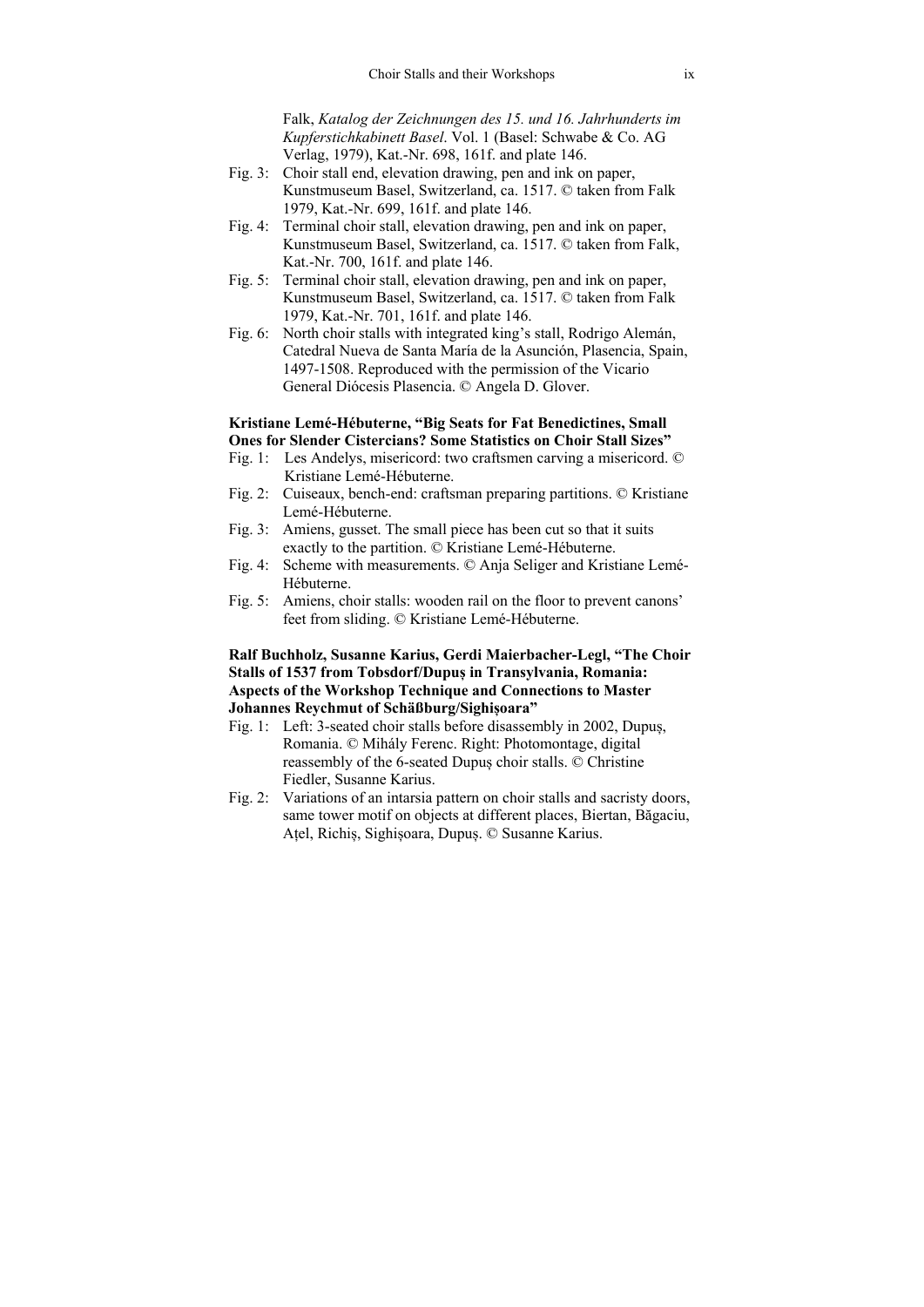#### x List of Illustrations

- Fig. 3: Above: flat-cut ornament on the cornice of the 3-seated Dupus choir stalls, left side. Below: flat-cut ornament on the cornice of the 4-seated Băgaciu choir stalls, left side. © HAWK Hildesheim.
- Fig. 4: Above: flat-cut ornament on the cornice of the 3-seated Dupus choir stalls, left side, digital drawing with the vines marked in colour. © Karen Riemann, 2013, 29, Fig. 19. Below: flat-cut ornament on the cornice of the 8-seated Băgaciu choir stalls, digital drawing with the various vine trajectories marked in colour. © Jennifer Stabenow, 2016, 21, Fig. 10.
- Fig. 5: Above: red chalk marks for gluing, veneer and support, parapet panels, 6-seated choir stalls, Dupuș. © HAWK Hildesheim. Below: summarized digital representation of the red chalk gluing marks, parapet panels, 6-seated Dupuș choir stalls. © Christine Fiedler.
- Fig. 6: Examples of numeration on accoutior, stall-ends and dividers, detail of the seat area, 6-seated choir stalls, Dupuș. © Nicole Berger, *Das Chorgestühl von 1537 aus der Kirche von Tobsdorf/Dupuș/Rumänien: Dokumentation der Restaurierungsmaßnahmen von 2010–2015*, unpublished MA thesis, Hildesheim 2016, 60, Fig. 54.
- Fig. 7: Impressed stripes above Johannes Reychmut's signature, canopy, 4-seated choir stalls, Băgaciu, Romania. © Ralf Buchholz.

### **Ulrich Knapp, "The Choir Stalls of the Cistercian Abbey at Salem from 1588–1593: Aspects of their Creation in the Context of Liturgical and Economic Reform"**

- Fig. 1: Salem, choir stalls, northern section. Photo by Wilhelm Kratt showing the condition before restoration, 1910. © GLA Karlsruhe.
- Fig. 2: Salem, choir stalls, southern section. Photo by Wilhelm Kratt showing the condition before restoration, 1910. © GLA Karlsruhe.
- Fig. 3: Salem, choir stalls, northern section. Chart showing replacements. © Ulrich Knapp 2016.
- Fig. 4: Salem, choir stalls, southern section. Chart showing replacements and alterations. © Ulrich Knapp 2016.
- Fig. 5: Salem, choir stalls, northern section, seen from the back. Chart showing the markings. © Ulrich Knapp 2016.
- Fig. 6: Jakob Carl Stauder, portrait of Abbot Christian II, in the background the assembly of the choir stalls. © Ulrich Knapp.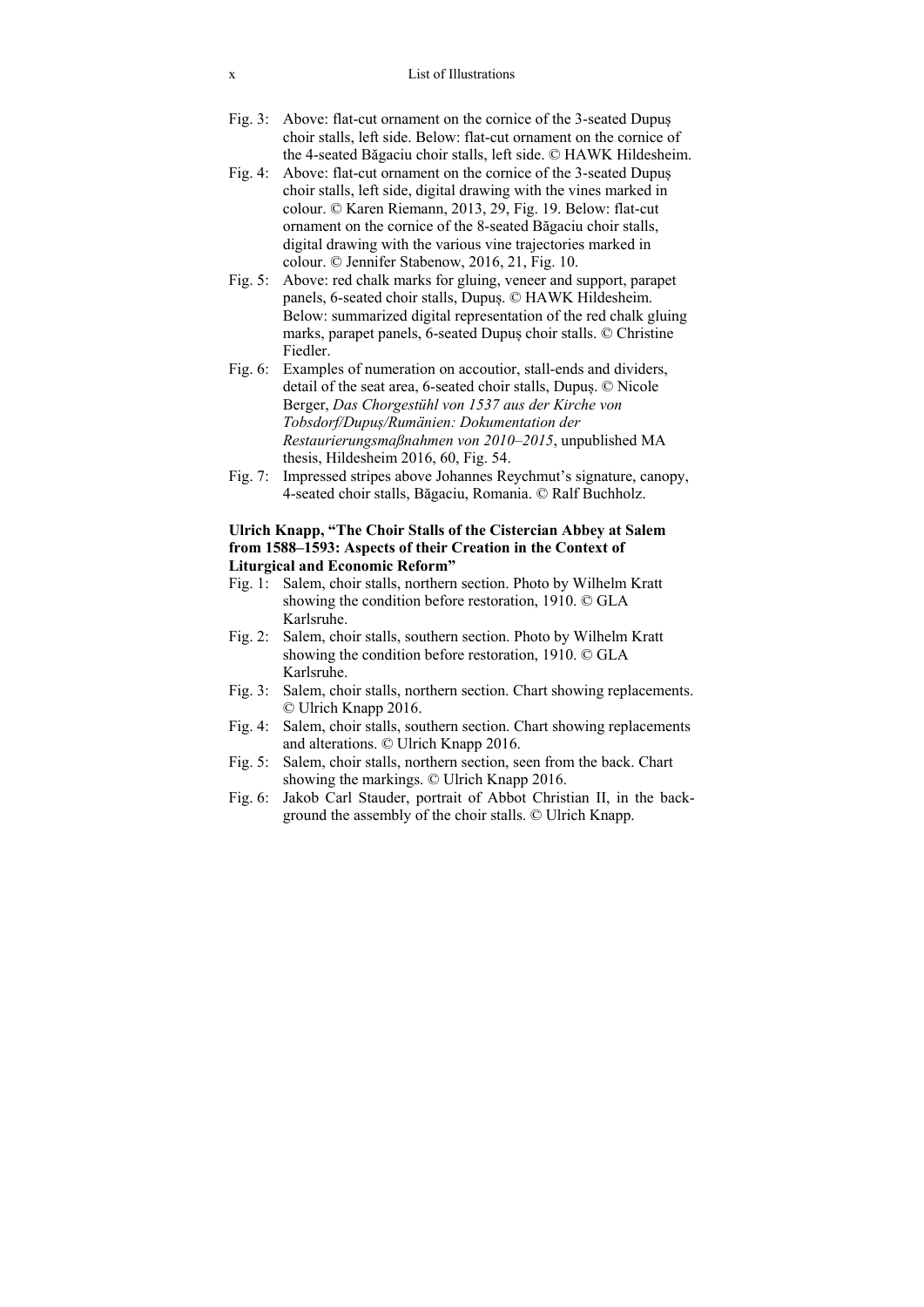Fig. 7: Melchior Binder, St. Donatus on the northern section, dated 1594. © Ulrich Knapp.

### **Jörg Widmaier, "Set in Stone: The Stone Bench of Burs in its Social, Functional and Historic Context"**

- Fig. 1: Burs (Gotland), church, thirteenth and fourteenth century. © Jörg Widmaier 2015.
- Fig. 2: Burs (Gotland), stone bench in the southern wall of the chancel, first half of the fourteenth century. © Jörg Widmaier 2015.
- Fig. 3: Fide (Gotland), sedilia niche with piscina, fourteenth century. © Jörg Widmaier 2015.
- Fig. 4: Eskilstuna, Scandinavian type of an early Christian grave monument, so-called "Eskilstunakista" (Eskilstuna cists), eleventh century. © Pål-Nils Nilsson; published by kind permission of the Swedish National Heritage Board.
- Fig. 5: Burs (Gotland), tympanum of the chancels portal showing Christ flanked with Mary and John, on the outer part: male figures, one a Franciscan friar, fourteenth century. © Jörg Widmaier 2015.
- Fig. 6: Vamlingbo (Gotland), chancel arch as a specific form of architecture connected to the activities of preaching friars on Gotland, fourteenth century. © Jörg Widmaier 2015.
- Fig. 7: Wooden seat, so-called "Korstol" (choir stall), originally in the church of Burs; now in the collection of the Swedish History Museum, Stockholm. © Katarina Nimmervoll 2016; published by kind permission of the museum.

### **Erika Loic, "Liturgical Activation of the Stone Choir in Santiago de Compostela: Looking at Material through the Immaterial"**

- Fig. 1: Interior of the Cathedral Museum of Santiago de Compostela with model (foreground) and partial reconstruction (background). © Erika Loic (by permission of the Cathedral Museum).
- Fig. 2: Interior of the stone choir reconstruction (1999) with pieces from Master Mateo's choir (c. 1200). Cathedral Museum of Santiago de Compostela. © Erika Loic (by permission of the Cathedral Museum).
- Fig. 3: Exterior of the stone choir reconstruction (1999) with pieces from Master Mateo's choir (c. 1200). Cathedral Museum of Santiago de Compostela. © Erika Loic (by permission of the Cathedral Museum).
- Fig. 4: Two prophets from the stone choir (c. 1200) incorporated into the Puerta Santa. Cathedral of Santiago de Compostela. © Erika Loic.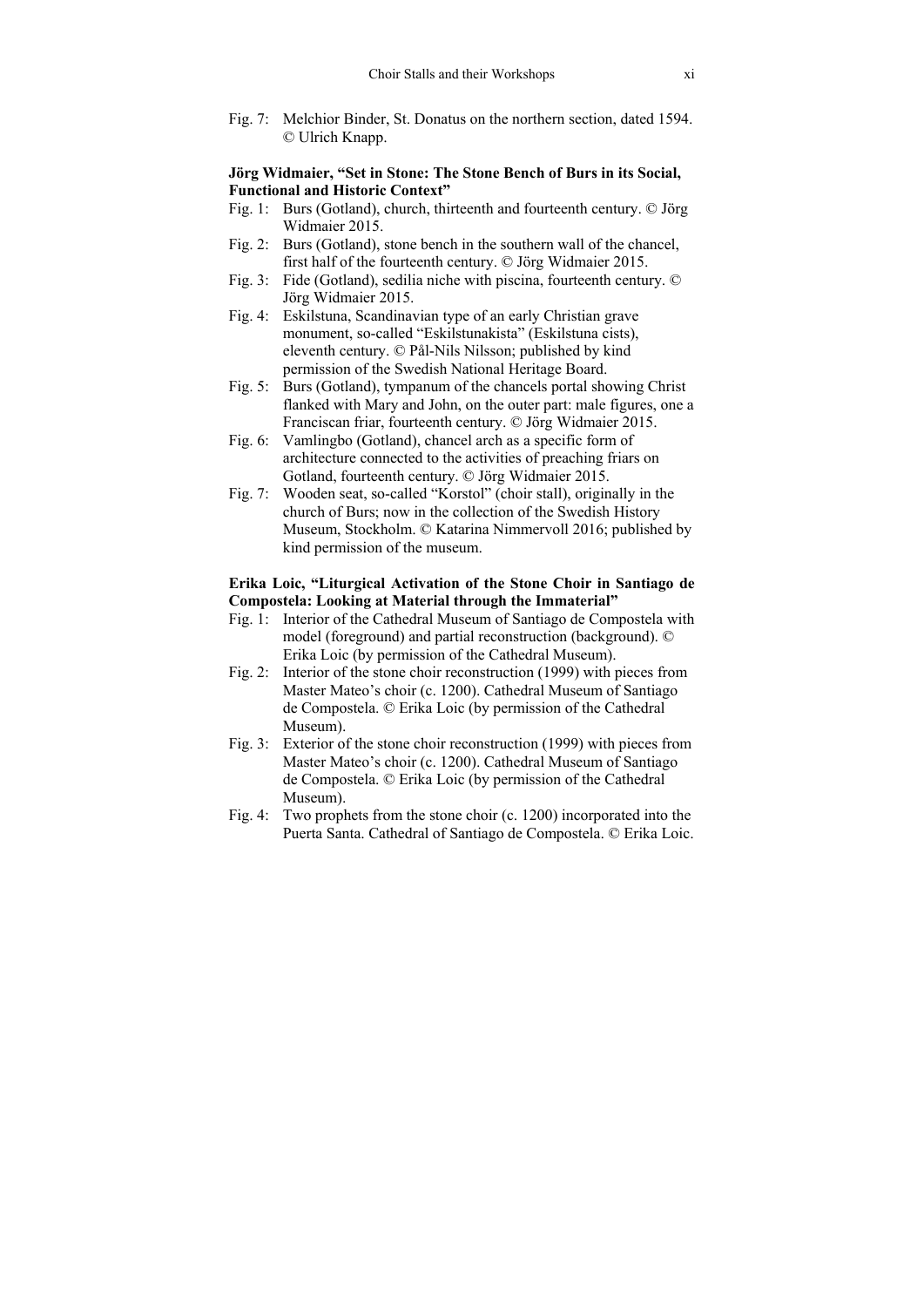#### xii List of Illustrations

- Fig. 5: Epiphany fragment from Master Mateo's choir (c. 1200). Cathedral Museum of Santiago de Compostela. © Erika Loic (by permission of the Cathedral Museum).
- Fig. 6: Six choirboys from the stone choir (c. 1200) incorporated into the Puerta de las Platerías. Cathedral of Santiago de Compostela. © Erika Loic.

### **James Alexander Cameron, "Materiality and Reflexivity between Sedilia and Choir Stalls in Medieval England"**

- Fig. 1: South wall of chancel with sedilia, and choir stalls, Hospital Church of St Mary, Chichester (Sussex), c.1290. © James Alexander Cameron.
- Fig. 2: South wall of chancel with sedilia, and choir stalls, collegiate church (dependent chapel) of Nantwich (Cheshire), c.1330s and c.1370s. © James Alexander Cameron.
- Fig. 3: Bench (former sedilia of eleventh-century apse?), south nave aisle, Winchester Cathedral, probably thirteenth century. © James Alexander Cameron.
- Fig. 4: Stone choir seating, parish church of Campsall (West Yorkshire), late thirteenth or early fourteenth century. © James Alexander Cameron.
- Fig. 5: Sedilia in chancel, prebendal parish church of Sandiacre (Derbyshire), possibly 1342–7. © James Alexander Cameron.
- Fig. 6: Wooden sedilia, parish church of St Oswald, Durham, c.1340s– 50s. © James Alexander Cameron.
- Fig. 7: Wooden sedilia, north chancel chapel of the parish church of Sheffield, now Sheffield Cathedral (South Yorkshire), fifteenth century. © James Alexander Cameron.
- Fig. 8: Sedilia in chancel, parish church of Southwold (Suffolk), c.1430– 60. © James Alexander Cameron.

### **María Teresa Rodríguez Bote, "The Role of Choir Stalls made by Foreign Craftsmen in Spanish Renaissance Sculpture"**

- Fig. 1: Juan de Juni, Guillén Doncel, Juan de Angés, Charles and Robertete (and others), retrochoir of the Cathedral of León, 1534– 77 © María Teresa Rodríguez Bote.
- Fig. 2: Juan de Juni, St Anne, from the retrochoir screen of Salamanca, 1540 (Acknowledgements to the S.I.B. Catedral de Salamanca). © María Teresa Rodríguez Bote.
- Fig. 3: Rodrigo Alemán, choir stalls of the cathedral in Ciudad Rodrigo, 1498–1503 © María Teresa Rodríguez Bote.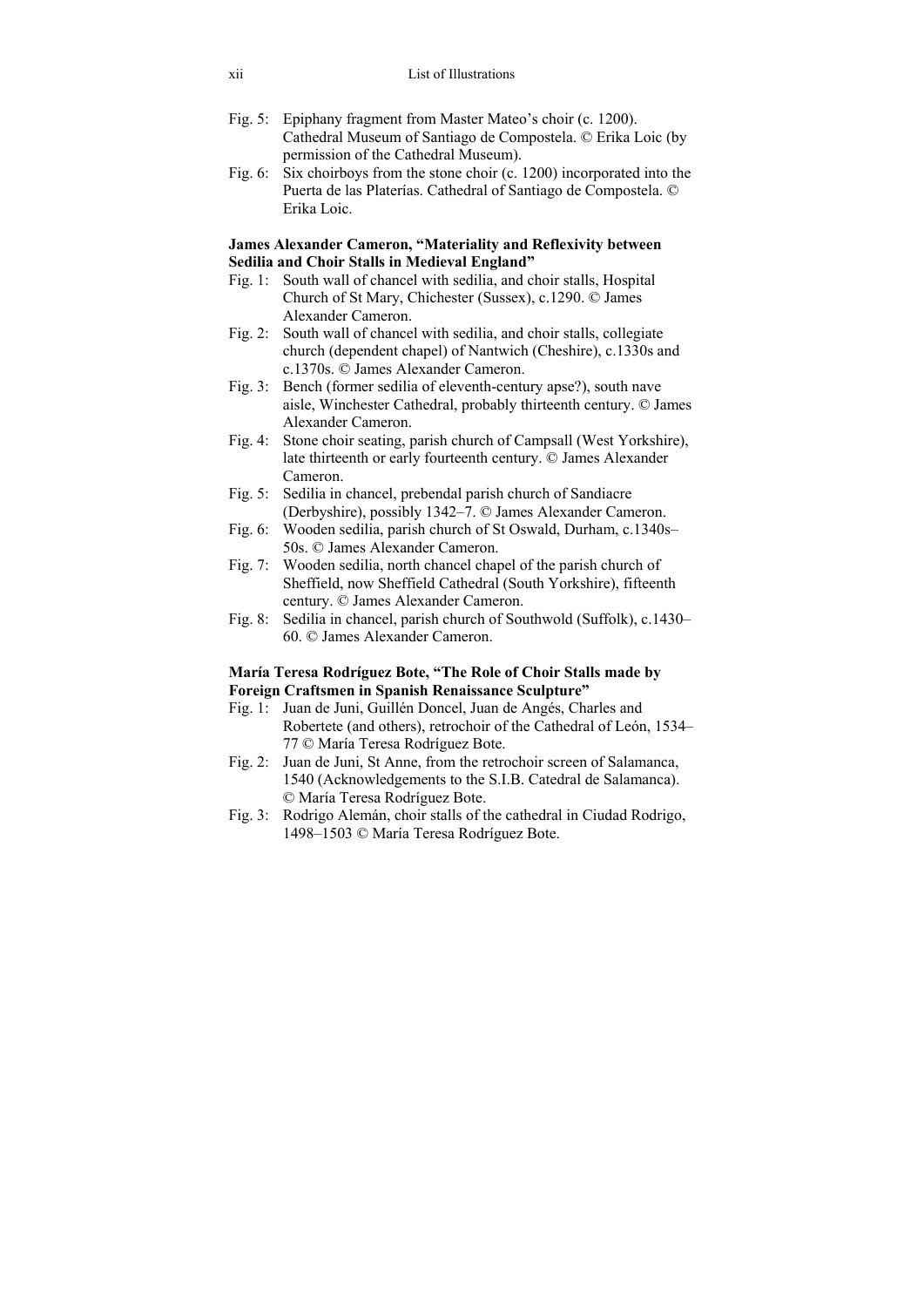Fig. 4: Choir stall of the Cathedral of Zamora, 1502–05. © María Teresa Rodríguez Bote.

#### **Dorothee Heim, "An International Entrepreneur in Spain around 1500: The Carver Rodrigo Alemán and his Choir Stalls"**

- Fig. 1: Choir stalls, 1489–96, Toledo, cathedral. © Dorothee Heim.
- Fig. 2: Predella of the Retablo mayor (detail), 1499–1504, Toledo, cathedral. © Dorothee Heim.
- Fig. 3: Choir stalls, 1497–1508, Plasencia, cathedral. © Dorothee Heim.
- Fig. 4: Choir stalls, 1503–1505/06, Ciudad Rodrigo, cathedral. © Dorothee Heim.
- Fig. 5: Archangel Gabriel, Plasencia, cathedral, choir stalls. © Dorothee Heim.
- Fig. 6: Israhel van Meckenem, Judith beheading Holofernes, engraving. © Rijksmuseum, Amsterdam.
- Fig. 7: Rodrigo Alemán, Judith beheading Holofernes, Plasencia, cathedral, choir stalls. © Dorothee Heim.
- Fig. 8: Juan de Bruselas, St Paul, Zamora, cathedral, choir stalls. © Dorothee Heim.
- Fig. 9: Martin Schongauer, St Paul, engraving. © Bildarchiv Preußischer Kulturbesitz / Jörg P. Anders.
- Fig. 10: Apostle, Plasencia, cathedral, choir stalls. © Dorothee Heim.
- Fig. 11: Prophet, Toledo, cathedral, retablo mayor. © Dorothee Heim.
- Fig. 12: St Peter, Toledo, cathedral, retablo mayor. © Dorothee Heim.
- Fig. 13: St Dorothy, Toledo, cathedral, retablo mayor. © Dorothee Heim.
- Fig. 14: St Dorothy, Plasencia, cathedral, choir stalls. © Dorothee Heim.
- Fig. 15: St Andrew, Plasencia, cathedral, choir stalls. © Dorothee Heim.
- Fig. 16: St Francis, Plasencia, cathedral, choir stalls. © Dorothee Heim.
- Fig. 17: Guiliano da Maiano, St Eugene, Florence, cathedral, vestry, 1463–65. © Dorothee Heim.
- Fig. 18: Door of the virtues (detail), Urbino, Palazzo Ducale. © Dorothee Heim.
- Fig. 19: St Peter, Plasencia, cathedral, choir stalls. © Dorothee Heim.
- Fig. 20: Pedro Berruguete, St Ambrose, Avila, cathedral, retablo mayor, 1499–1503. © Dorothee Heim.
- Fig. 21: St Ildefonsus (detail), Plasencia, cathedral, choir stalls. © Dorothee Heim.
- Fig. 22: Pedro Berruguete, St Mark, Avila, cathedral, retablo mayor, 1499–1503. © Dorothee Heim.
- Fig. 23: St Luke (detail), Plasencia, cathedral, choir stalls. © Dorothee Heim.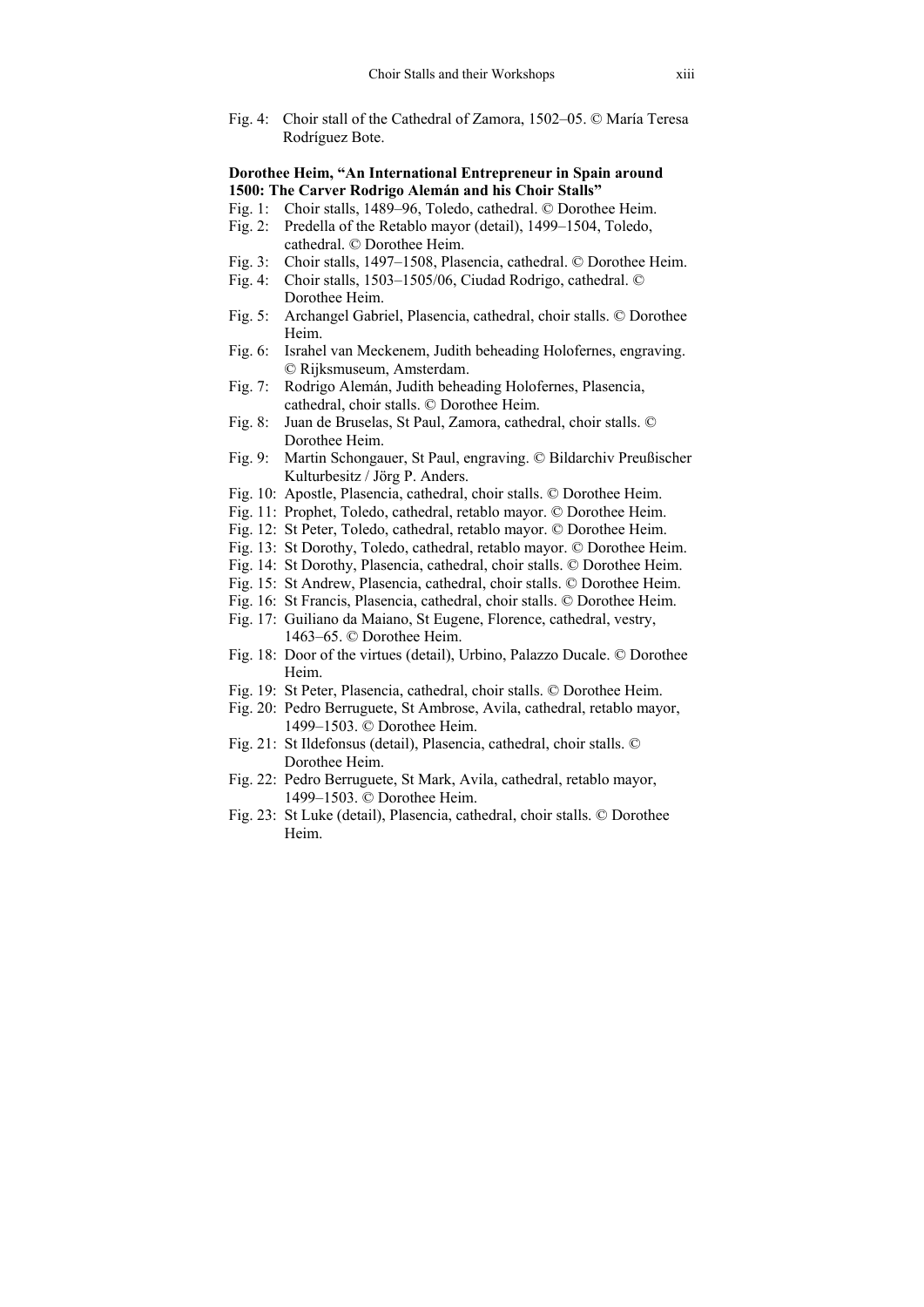**Christel Theunissen, "Jan Borchman and his Fellow Craftsmen: The Creation of Choir Stalls in the Low Countries"** 

- Fig. 1: List of contracts for choir stalls in the Low Countries, 1481– 1519. © Christel Theunissen.
- Fig. 2: Map with the locations mentioned in this chapter. © Christel Theunissen.
- Fig. 3: Oirschot, St Peter's church, choir stalls, 1508–11 (situation in 1944). © CKD.
- Fig. 4: Aarschot, Church of Our Lady, choir stalls, 1515. © Geert Zaal.
- Fig. 5: Aarschot, Church of Our Lady, choir stalls (north wall), 1515. © Geert Zaal.
- Fig. 6: Reigate (Surrey), Gatton Park, St Andrew's church, choir stalls. © Paul Clarke.

### **Jörg H. Lampe, "The Choir Stalls of the Monasteries of Pöhlde and St. Alexandri in Einbeck: Observations on their Time of Origin from an Epigraphical and Historical Point of View"**

- Fig. 1: Moses, dorsal panel from the former choir stalls; St John and Servatius, Pöhlde, c.1290. © Jörg Lampe.
- Fig. 2: King Henry I, stall-end from Pöhlde, Landesmuseum Hanover, c.1290. © C. Wulf.
- Fig. 3: Synagogue, stall-end from Pöhlde, Landesmuseum Hanover, c. 1290.  $\odot$  C. Wulf.
- Fig. 4: Reconstruction of the Pöhlde choir stalls. Design: Grape 2003, 71, modifications: Jörg Lampe.
- Fig. 5: Dorsal panel, choir stalls; St Alexanders, Einbeck, 1288. © Göttingen Academy of Science, Die Deutschen Inschriften, photo archive.
- Fig. 6: Matthew, dorsal panel from the former choir stalls; St John and Servatius, Pöhlde, c.1290. © J. Lampe.
- Fig. 7: Daniel, dorsal panel from the former choir stalls; St John and Servatius, Pöhlde, c.1290. © J. Lampe.

### **Kaja von Cossart, "Choir Stalls and Other Thirteenth Century Furnishings in the Cistercian Monastery of Doberan"**

- Fig. 1: Doberan, abbey church, view into the western nave. © Martin Heider.
- Fig. 2: Doberan, abbey church, choir stalls for the monks, northern row, western stall-end with subsequently installed pulpit. © Martin Heider.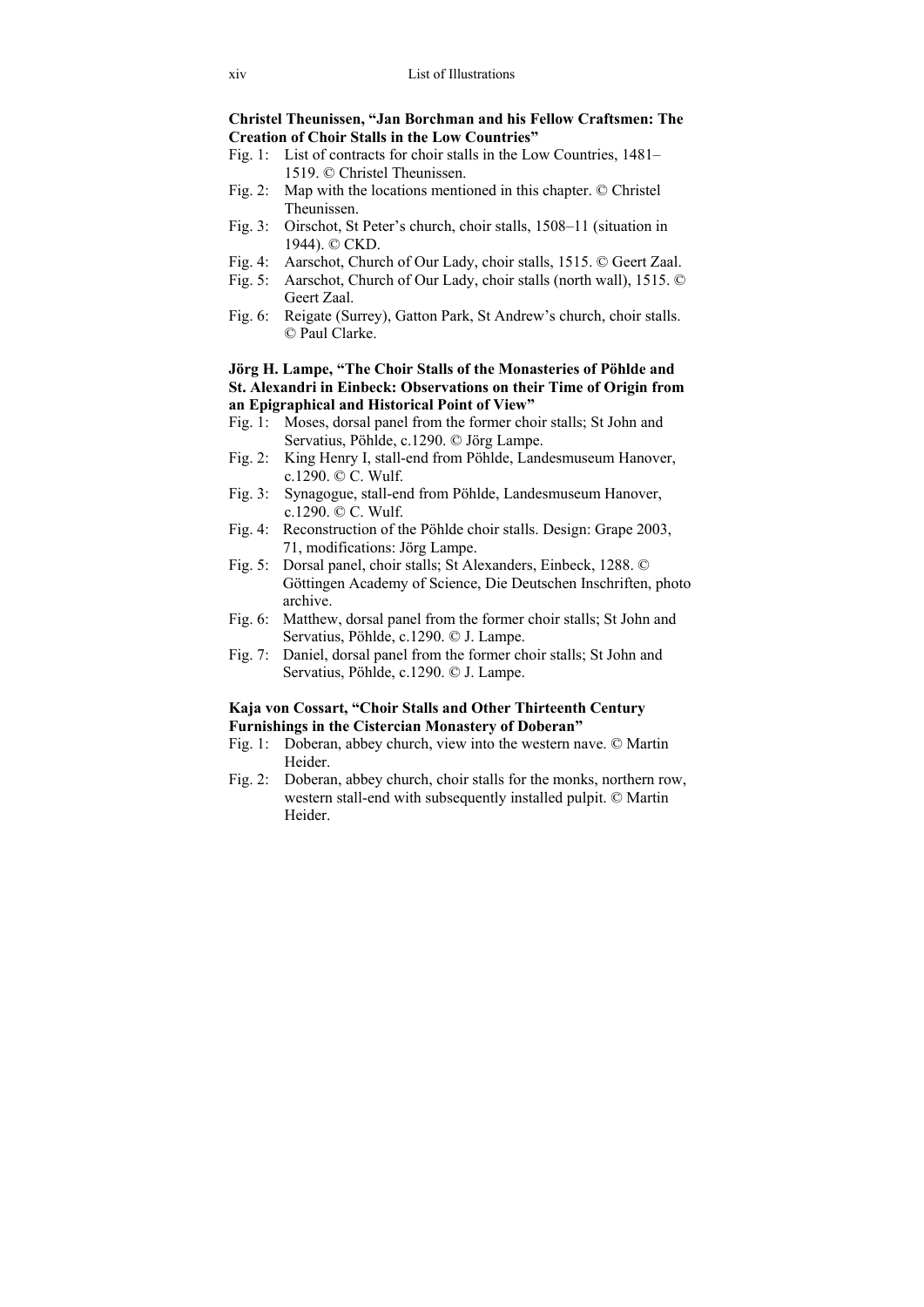- Fig. 3: Doberan, abbey church, choir stalls for the monks, southern row, western stall-end, upper section from parts of the former novice chair (Lily added in 1995). © Kaja von Cossart.
- Fig. 4: Doberan, abbey church, sedilia, condition after 1899. © Martin Heider.
- Fig. 5: Doberan, abbey church, *Ministerium*. © Martin Heider.
- Fig. 6: Doberan, abbey church, liturgical cupboard. © Kaja von Cossart.
- Fig. 7: Doberan, abbey church, stalls for the lay brothers, southern row, western stall-end, detail. © Kaja von Cossart.
- Fig. 8: Doberan, abbey church, console of stucco in the nave. © Kaja von Cossart.
- Fig. 9: Doberan, abbey church, sedilia, original gablet (obverse) during restoration in Ludwigslust, St. Helena, around 1998. © Jörg Schröder.

### **Detlef Witt, "The Anklam Stall-Ends: An Example of Choir Stalls in Parish Churches in Pomerania"**

- Fig. 1: Anklam, St Mary, choir stalls on the north side, view from the southwest. The stall-ends were re-used in 1946–47. The painted wings of the destroyed *Sippenretabel* and the Meybauer-epitaph from the church of St James in Szczecin (Stettin) appear in the background. © Detlef Witt 2016.
- Fig. 2: Stall-ends from St Mary in Anklam, now in the Stralsund Museum, inv. nos. 1868:116 and 1868:117. Sent in 1868 as a loan to what was then the Provinzialmuseum für Neuvorpommern und Rügen. © Bildarchiv Caspar-David-Friedrich-Institut der Ernst-Moritz-Arndt-Universität Greifswald.
- Fig. 3: Anklam, St Mary, stall-end with a holy bishop and a prophet bust in the gable, first third of the fifteenth century. © Detlef Witt 2016.
- Fig. 4: Anklam, St Mary, St John the Evangelist, stall-end, first third of the fifteenth century. © Detlef Witt 2016.
- Fig. 5: Stralsund, St Nicholas, stall-end with St Jerome and a prophet bust. © Detlef Witt 2016.
- Fig. 6: Anklam, St Mary, griffin on the inner face of a bench-end depicting St Stephen on the outer face, mid-fifteenth century. © Detlef Witt 2016.
- Fig. 7: Anklam, St Mary, stall-ends on the north side, seen from the east, depicting St John the Evangelist and St Stephen, mid-fifteenth century. © Detlef Witt 2016.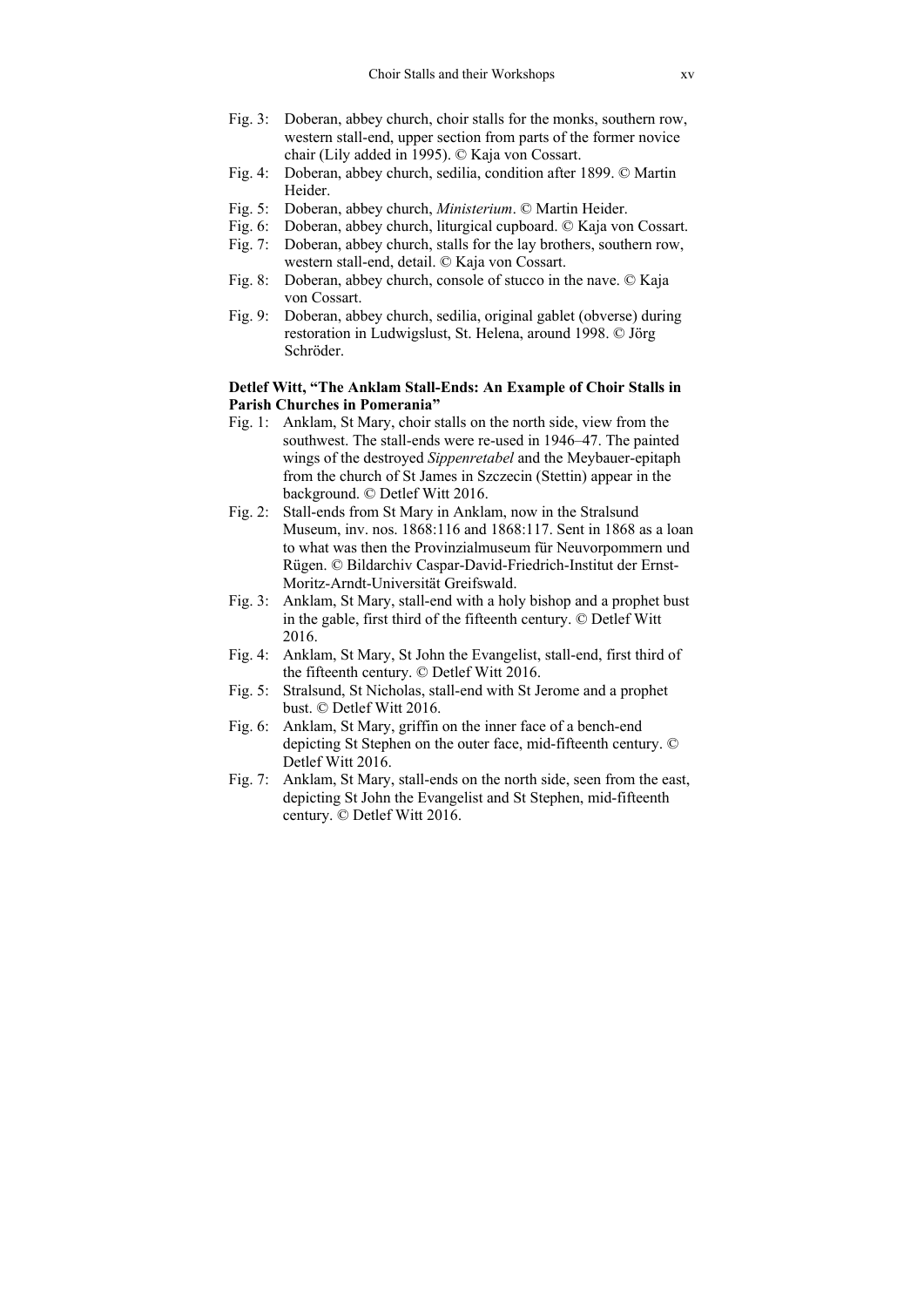- Fig. 8: Anklam, St Mary, St Ursula, detail of a stall-end on the south side, seen from the east, around 1500. © Detlef Witt 2016.
- Fig. 9: Anklam, St Nicholas, choir stalls on the north side, view from the southwest before the reconstruction of 1907–09. © Bildarchiv Museum im Steintor Anklam, no. 216.
- Fig. 10: Anklam, St Mary, Madonna with Child, detail of a stall-end original from the Church of St Nicholas, around 1500. © Detlef Witt 2016.

### **Willy Piron, "The Bilobate Misericords of the Lower Rhine Area: A Local Phenomenon?"**

- Fig. 1: Misericord with the fox and the crane, Johannes Gruter, 1487, Kempen, St Mary, Stalla no 01678. © Willy Piron.
- Fig. 2: Misericord with angel bust, 1450, Xanten, Dom St Victor, Stalla no 01838. © Willy Piron.
- Fig. 3: Misericord with dog, 1486, Emmerich, St Martin, Stalla no 01628. © Willy Piron.
- Fig. 4: Dissemination of the bilobate misericords. © Willy Piron.
- Fig. 5: Misericord with bearded man, 1509-1520, Cappenberg, St Johann, Stalla no 01467. © Willy Piron.
- Fig. 6: Misericord with head of a man, Johan Kuper, 1535-1540, Münster, St Ludgeri, Stalla no 06618. © Willy Piron.
- Fig. 7: Misericord with acanthus leaf, 1475, Monastery of Steinfeld, Stalla no 06491. © Willy Piron.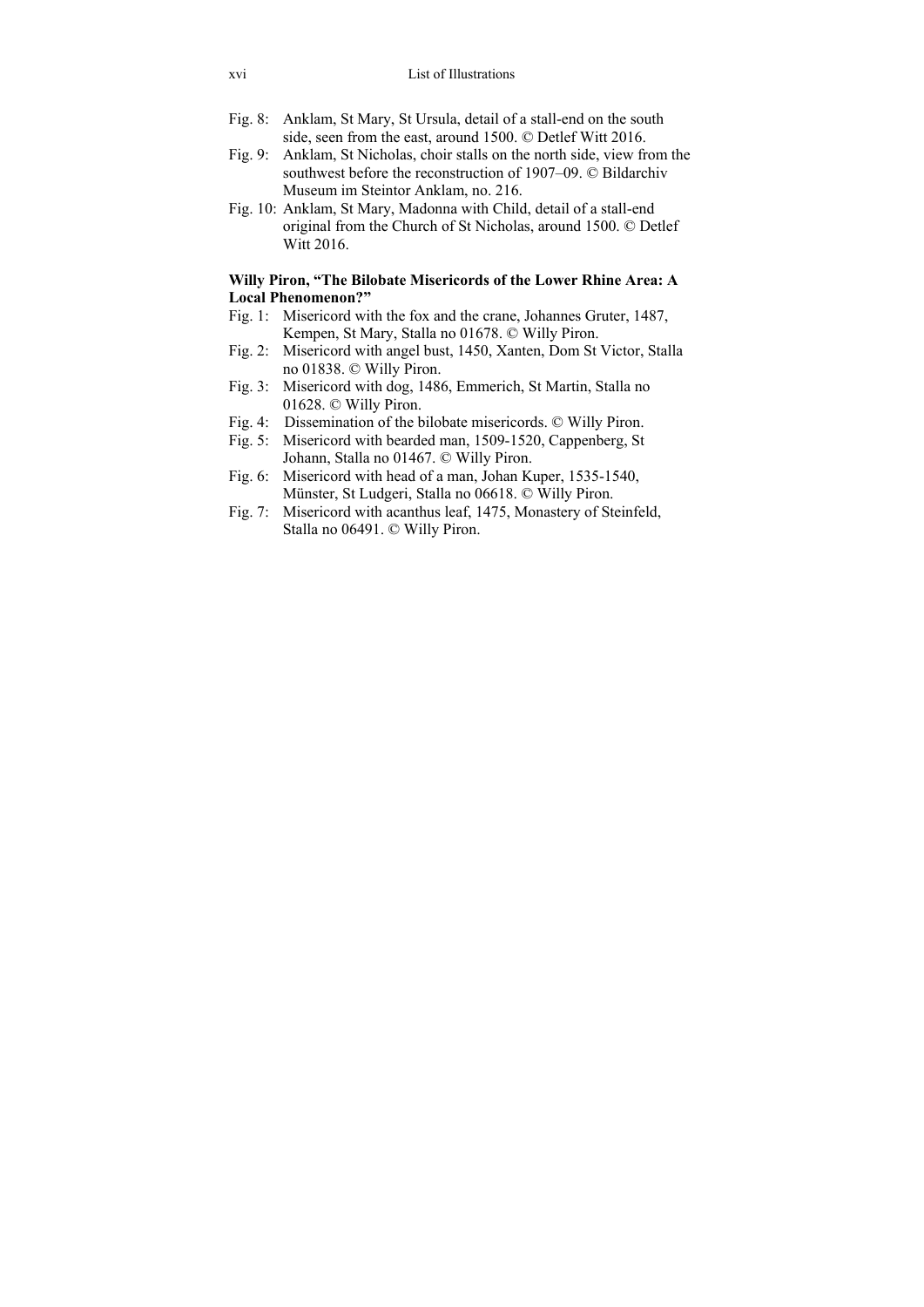# LIST OF TABLES

### **Kristiane Lemé-Hébuterne, "Big Seats for Fat Benedictines, Small Ones for Slender Cistercians? Some Statistics on Choir Stall Sizes"**

- Table 1: Number of sets of choir stalls by community.
- Table 2: Mean, median and extreme width dimensions of choir stalls ranked by kinds of religious communities.
- Table 3: Mean, median and extreme height dimensions of choir stalls ranked by kinds of religious communities.
- Table 4: Comparative width of choir stalls according to date of manufacture.
- Table 5: Comparative height of choir stalls according to date of manufacture.
- Table 6: List of studied choir stall sets.

### **Ralf Buchholz, Susanne Karius, Gerdi Maierbacher-Legl, "The Choir Stalls of 1537 from Tobsdorf/Dupuș in Transylvania, Romania: Aspects of the Workshop Technique and Connections to Master Johannes Reychmut of Schäßburg/Sighișoara"**

Table 1: Overview of the group of objects, with decorative technique block intarsia and flat-cut ornament.

### **Ulrich Knapp, "The Choir Stalls of the Cistercian Abbey at Salem from 1588-1593: Aspects of Their Creation in the Context of Liturgical and Economic Reform"**

Table 1: Working days of all sculptors and carpenters involved.

Table 2: Choir stalls (1588/93), busts on the dorsals.

Table 3: Choir stalls (1588/93), small figurines under tabernacles.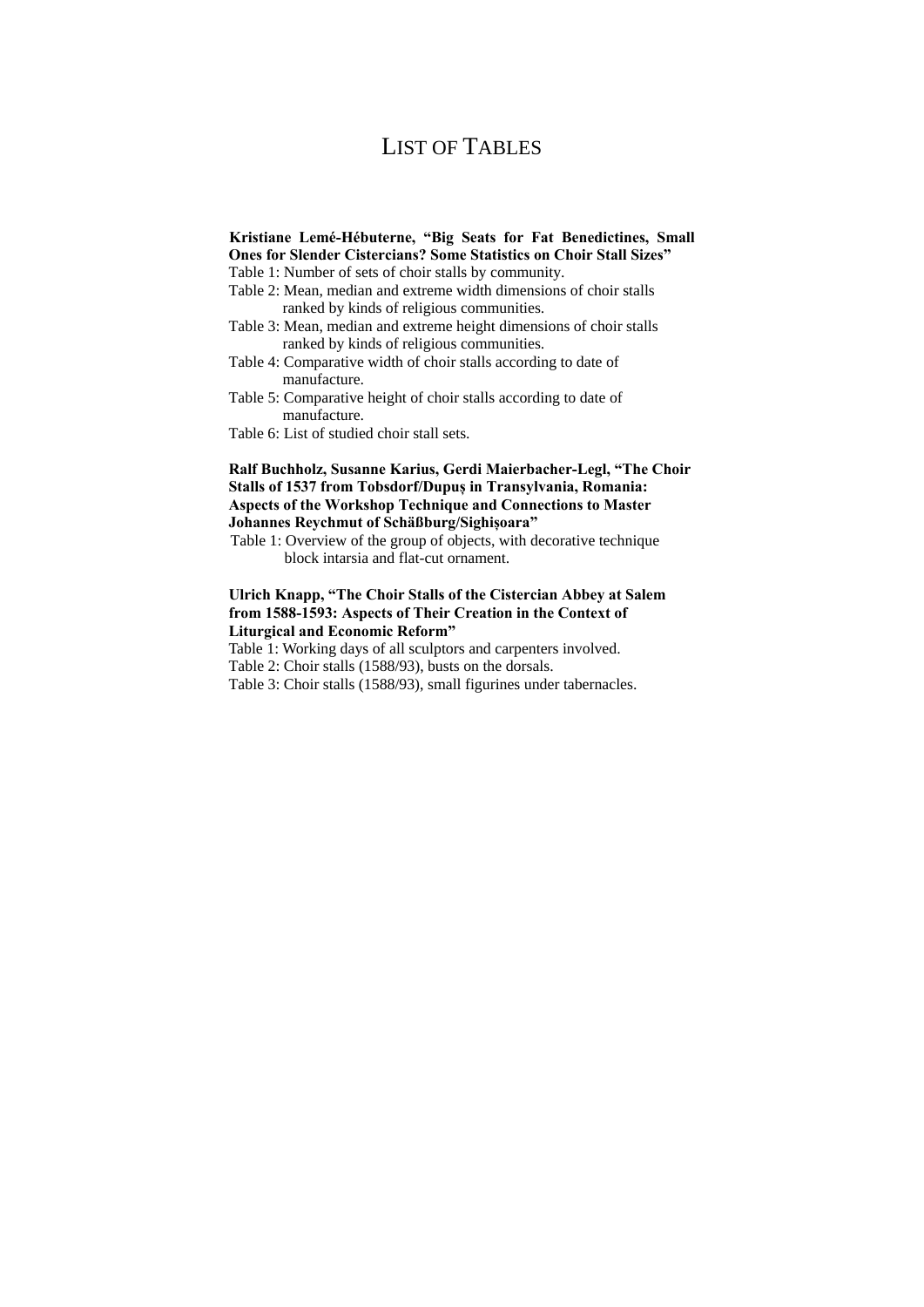# **ABBREVIATIONS**

| <b>Ben</b> | <b>Benedictines</b>                |
|------------|------------------------------------|
| C          | Cistercians                        |
| Cath       | Cathedral                          |
| Dep        | Department                         |
| G          | Geselle (journeyman)               |
| J          | Junge (young unskilled employee)   |
| M          | Meister (master)                   |
| MrG        | Meistergeselle (master journeyman) |
| N.B.       | <b>Notes</b>                       |
| N seats    | Number of seats                    |
| N sets     | Number of sets                     |
| <b>Nor</b> | <b>Norbertines</b>                 |
| Par        | Parish church                      |
| R.C.       | Regular Canons                     |
| S.C.       | Secular Canons                     |
|            |                                    |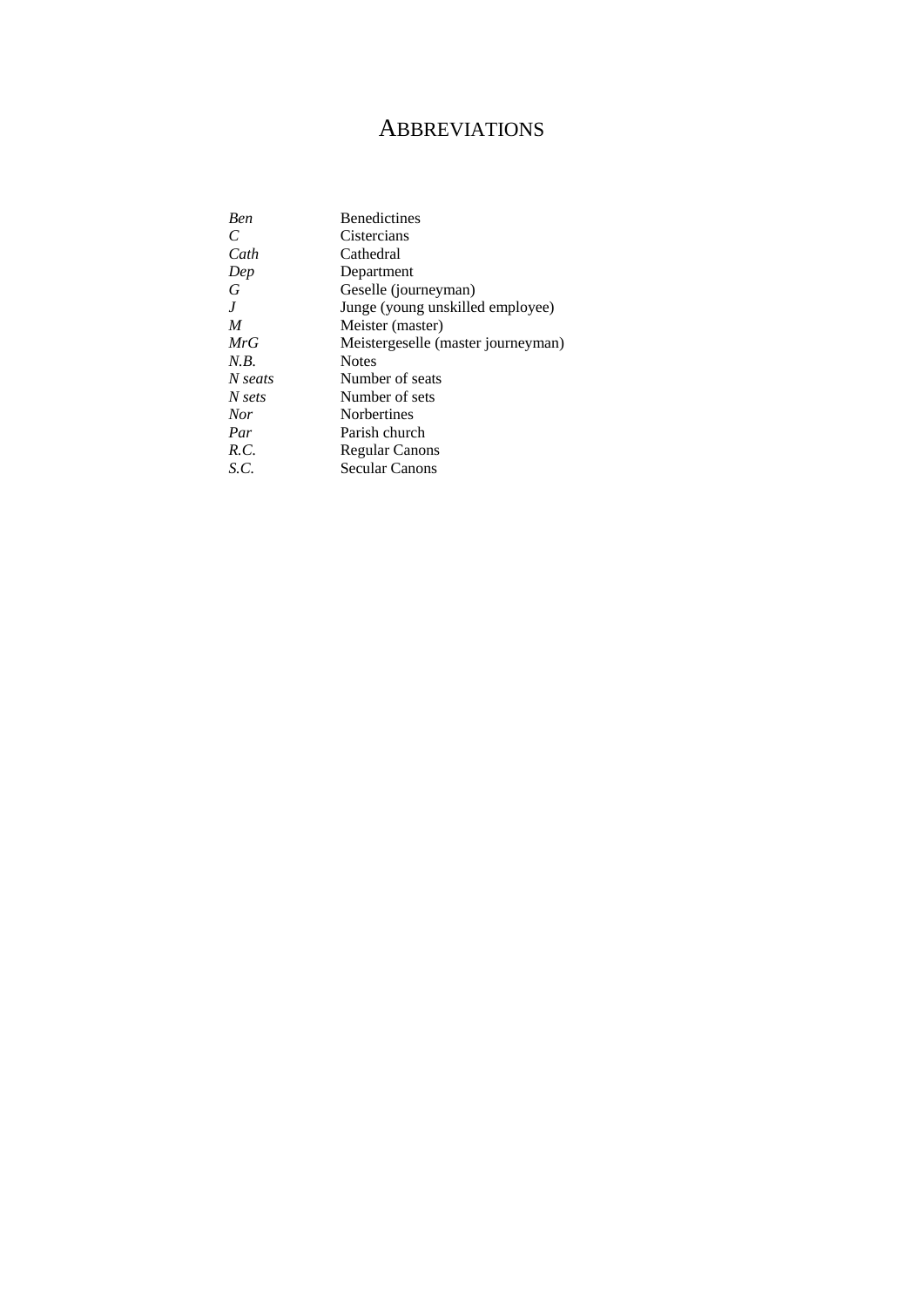### **INTRODUCTION**

## ANJA SELIGER AND WILLY PIRON

Choir stalls represent one of the most important and complex artistic assignments that could be commissioned by medieval cathedrals, monastic churches, and even parishes. Due to their highly complex image programs research on choir stalls has focused primarily on iconographic aspects and formal and stylistic analysis. Religious and profane iconography, as starting points for investigations of the artistic design, have mainly been studied in relation to other artistic elaborations, such as book painting, and their proliferation both in the Middle Ages and more recent times. Additionally, the research of *Misericordia International*, an international multidisciplinary network for broad-based research on choir stalls, was mainly focused on iconography.

Symptomatic of this approach – and not only restricted to choir stalls but in general – is that "art historians traditionally focus on the finished work, yet attention to the creative process of making allows us to consider how medieval builders and artisans constructed monuments, made objects, and planned workflow for large-scale projects. Furthermore, this line of inquiry allows us to consider spatial planning and haptic encounters."<sup>1</sup>

In regard to choir stalls, complex questions arise: If inscriptions give names, then whose? Is the executive craftsman himself listed, or is it the contracting entrepreneur, who stands as a substitute for his workshop? Or perhaps the sculptor who was responsible for figurative sculpture is also to be conceived therein? In any case, it is certain that choir stalls could not be produced by a single individual artist; rather they were created by a group of craftsmen. What division of labour took place in the medieval workshop? And how can we reconstruct the works of a workshop, apart from stylistic criticism?

 1 Quoted from the call for papers for the session "Material processes and making in medieval art" of the latest International Congress on Medieval Studies (ICMS) in Kalamazoo (12–15 May 2016), which was devoted to the material economic mechanisms of art production.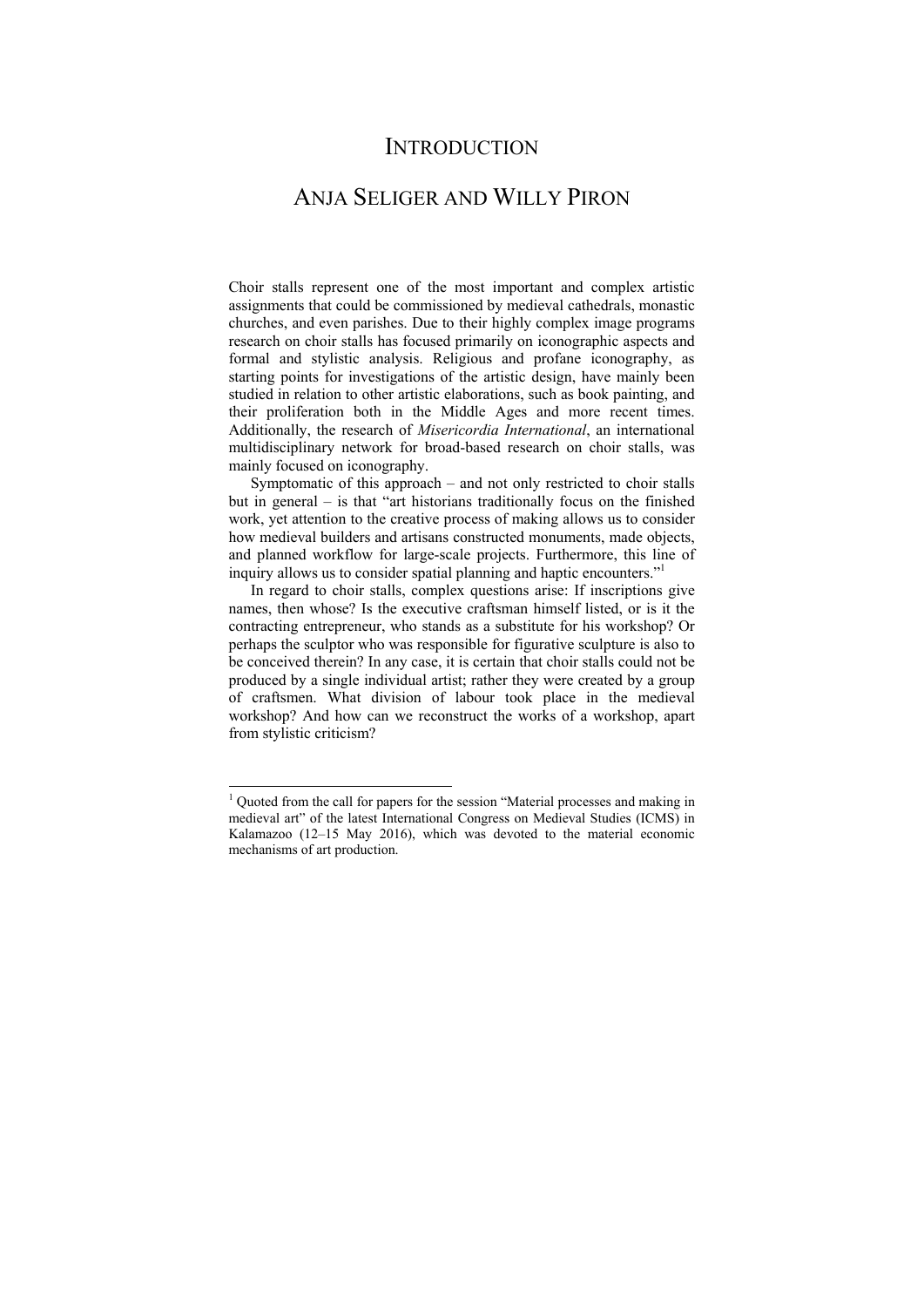#### 2 Introduction

Studies dedicated to choir stall workshops and their working conditions are absolute exceptions. One of these exceptions is Barbara Rommé's article on the Sürlin workshop in Ulm (Germany); her research answered many social and economic questions on the basis of tectonic comparisons of various stalls. Rommé's analysis of the methods of production has shown that the younger Sürlin carpentry workshop was already structured at the beginning of the sixteenth century in such a way that it was able to manufacture stalls in a kind of small series production.<sup>2</sup> Whether and to what extent these more efficient forms of work influenced the demands of consumers with less financial power for representative furnishings and founding behaviour in general is only one of the remaining discussion points.

Regarding other European workshops, information about their working conditions and the work flow was mentioned more incidentally at the edge of monographic studies or published sporadic in the frame of articles.<sup>3</sup> Research on choir stalls benefits from the intensive exchange within *Misericordia International*, with scientists of neighbouring disciplines opening new interfaces between disciplines and subjects of investigation, and giving new impetus to the exploration of choir stalls. The basis for scientific exchange is the bi-annual international conference.

To remedy the relative lack of research in this area, it was a logical consequence to dedicate the latest *Misericordia International* colloquium to the workshops. Held from 23 to 26 June 2016 at the Ernst-Moritz-Arndt-University in Greifswald, it was the very first conference to focus on the workshop context of the choir stalls; it covered an obvious need for research and therefore included much hitherto unknown research material, and additional first results based on initial research. All approaches were characterised by considering the production of choir stalls as a holistic process.

It is a great pleasure for us to present the contributions to the public as an impetus to a broader and a more comprehensive knowledge on the topic

<sup>&</sup>lt;sup>2</sup> Barbara ROMMÉ, "Die Chorgestühle von Jörg Sürlin d.J. Produktionsformen einer spätgotischen Schreinerwerkstatt in Ulm", *Jahrbuch der staatlichen Kunstsammlung in Baden-Württemberg*, 27 (1990), 52–72, 70. The younger Sürlin, when signing his works, always wrote his name with a "ü", in contrast to his father who preferred Syrlin with a "y".<br><sup>3</sup> The most influential article is Thomas COOMANS, "From Flanders to Scotland:

The Choir Stalls of Melrose Abbey in the Fifteenth Century" in: Terryl N. Kinder (ed.) "*Perspectives for an Architecture of Solitude. Essays on Cistercians, Art and Architecture in Honour of Peter Fergusson*" (Medieval Church Studies, vol. 11; Studia et Documenta, vol. 13), Turnhout 2004, 235-252.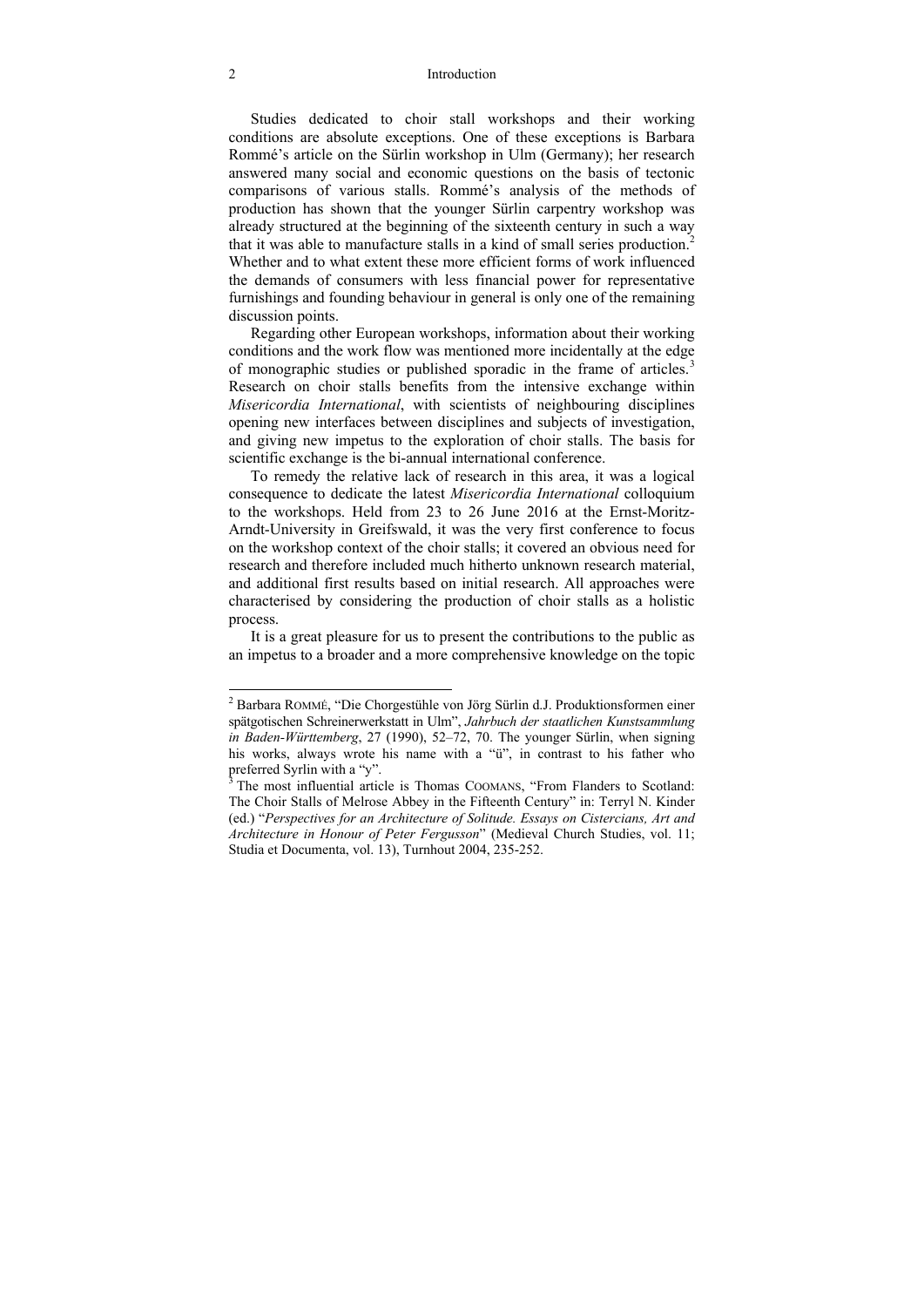of workshops. Our sincere thanks go to all the conference speakers, who contributed greatly to the success of the meeting with their enthusiasm and discussion. We regret that due to the very tight publication timetable, unfortunately not all of the speakers could submit their texts to this volume. We have therefore added one additional contribution to the conference proceedings.

The chapters in this volume represent the wide range of the conference's topics of the workshop and art production. In several case studies the colloquium in Greifswald investigated the substantive and economic mechanisms of medieval and early modern art production and the process of manufacturing choir stalls. The papers explore questions such as the role of migrant craftsmen in the merger of regional characteristics, as well as the mechanisms for the spread of new styles and techniques such as marquetry, and which workshops they mediated. The new material also examines various collaborations between carpenters, sculptors and painters during work in progress. New archival materials are presented that answer business-related questions and illuminate the problem of art centre and periphery. An often-discussed phenomenon is the relation between travelling craftsmen and both monastery and urban immobile workshops. Technical drawings and models still play an important role in carpentry and cabinet-making today, just as they did in the process of choir stall manufacturing.

Mecklenburg-Western Pomerania, although only little known, is rich in the number of choir stalls and could be described as a flowering choir stall landscape at the beginning of the fourteenth century as well as in the later Middle Ages. The articles on Doberan and Anklam testify to the fact that Pomerania has always attracted innovative and well-skilled craftsmen.

A section on stone chairs explores the relationship of choir stalls to related seating furnishings such as sedilia, and examines differences in the attachment of the iconographic image programs. An aspect of choir stalls that has never been thoroughly researched is the inscriptions. Choir stalls are, of course, not situated in a vacuum, but are linked to a wide variety of clients' conditions and requirements. Therefore, the question of the role of contracting entities and other influences and demands appears in all investigations.

We would like to thank Prof. Dr. Frédéric Billiet, the chairman of Misericordia International. Many thanks to Prof. Dr. Gerhard Weilandt, who hosted and presided the conference at the Ernst-Moritz-Arndt-University in Greifswald. We would like to express our gratitude for his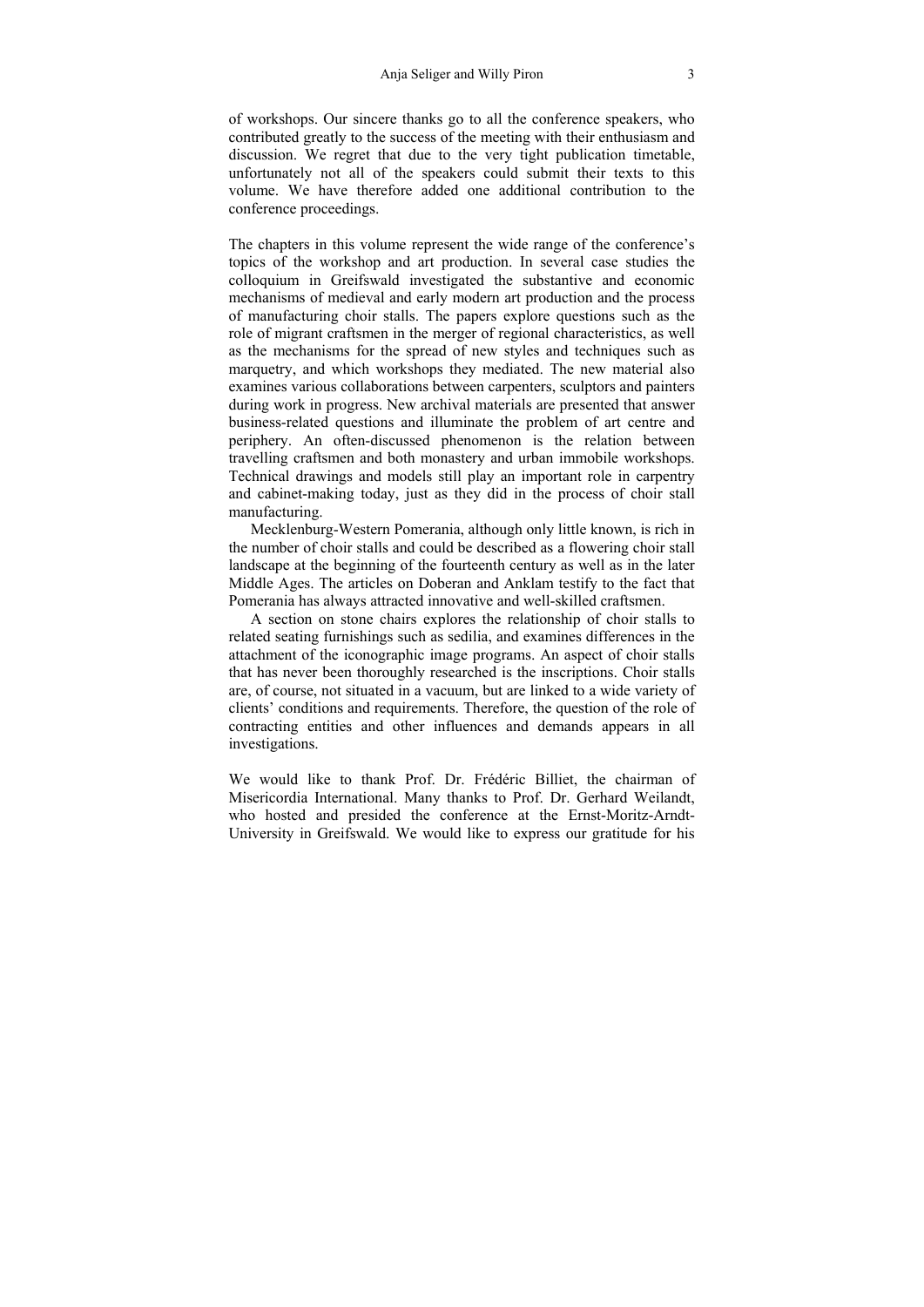full support, and especially for the acquisition of third-party funds. The German Research Foundation (DFG) generously supported the conference.

This publication was made possible by the Image Knowledge Gestaltung. An Interdisciplinary Laboratory Cluster of Excellence at the Humboldt-Universität zu Berlin (sponsor number EXC 1027/1) with financial support from the German Research Foundation as a part of the Excellence Initiative.

The translation of selected contributions (WITT, MAIERBACHER-LEGL, KNAPP) was carried out by Caitlin Brass from the office of LS Anderson (Berlin), and Diane Winkler (VON COSSART), and the copy-editing by Catherine Hanley from Hanley Editorial (Coventry); all three deserve the greatest thanks. We are also grateful to Cambridge Scholars Publishers, particularly Victoria Carruthers, Theo Moxham and Amanda Millar for professional publishing services.

Berlin and Nijmegen, Winter 2016/17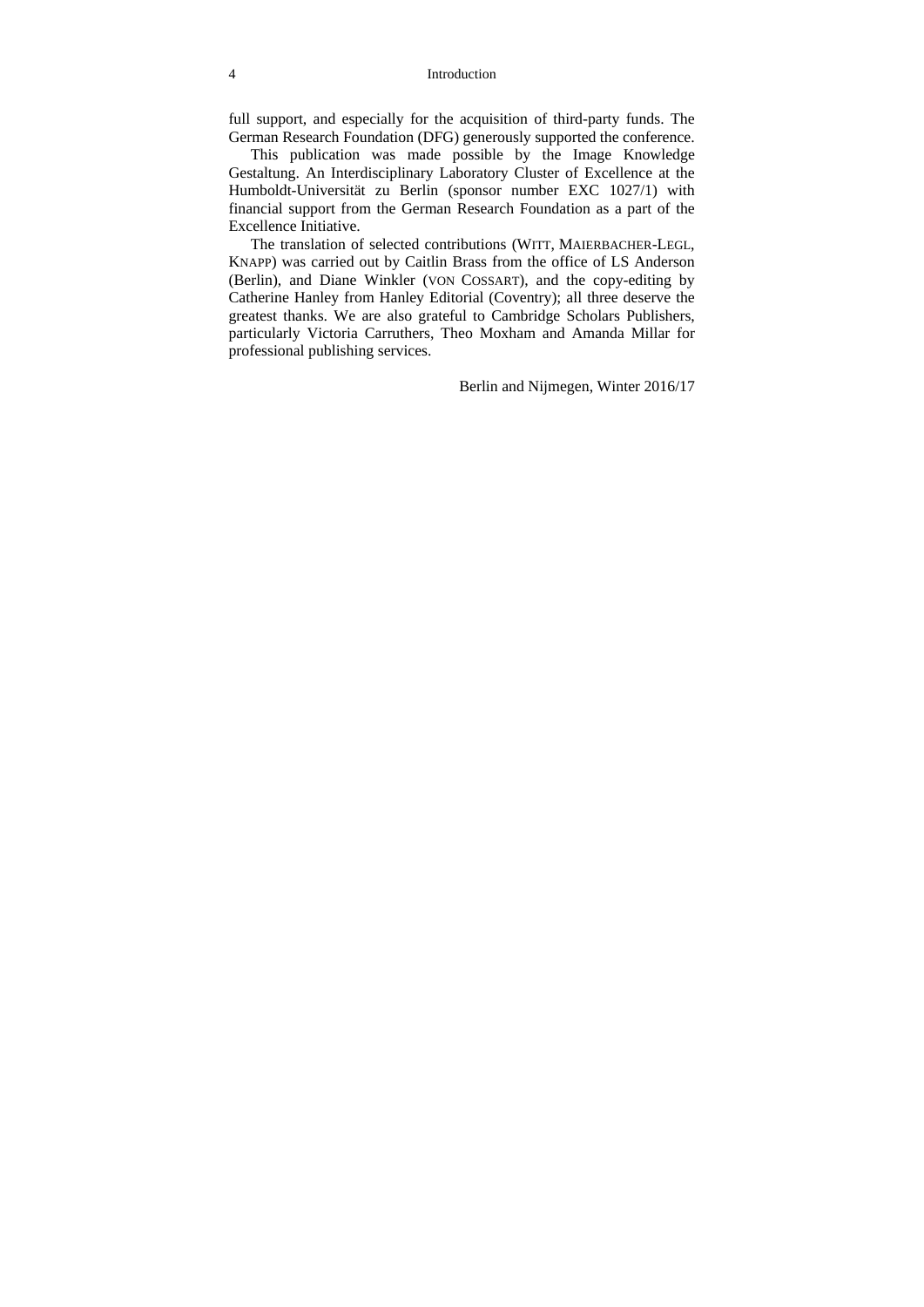# **PART I:**

# **WORKSHOP PRACTICES**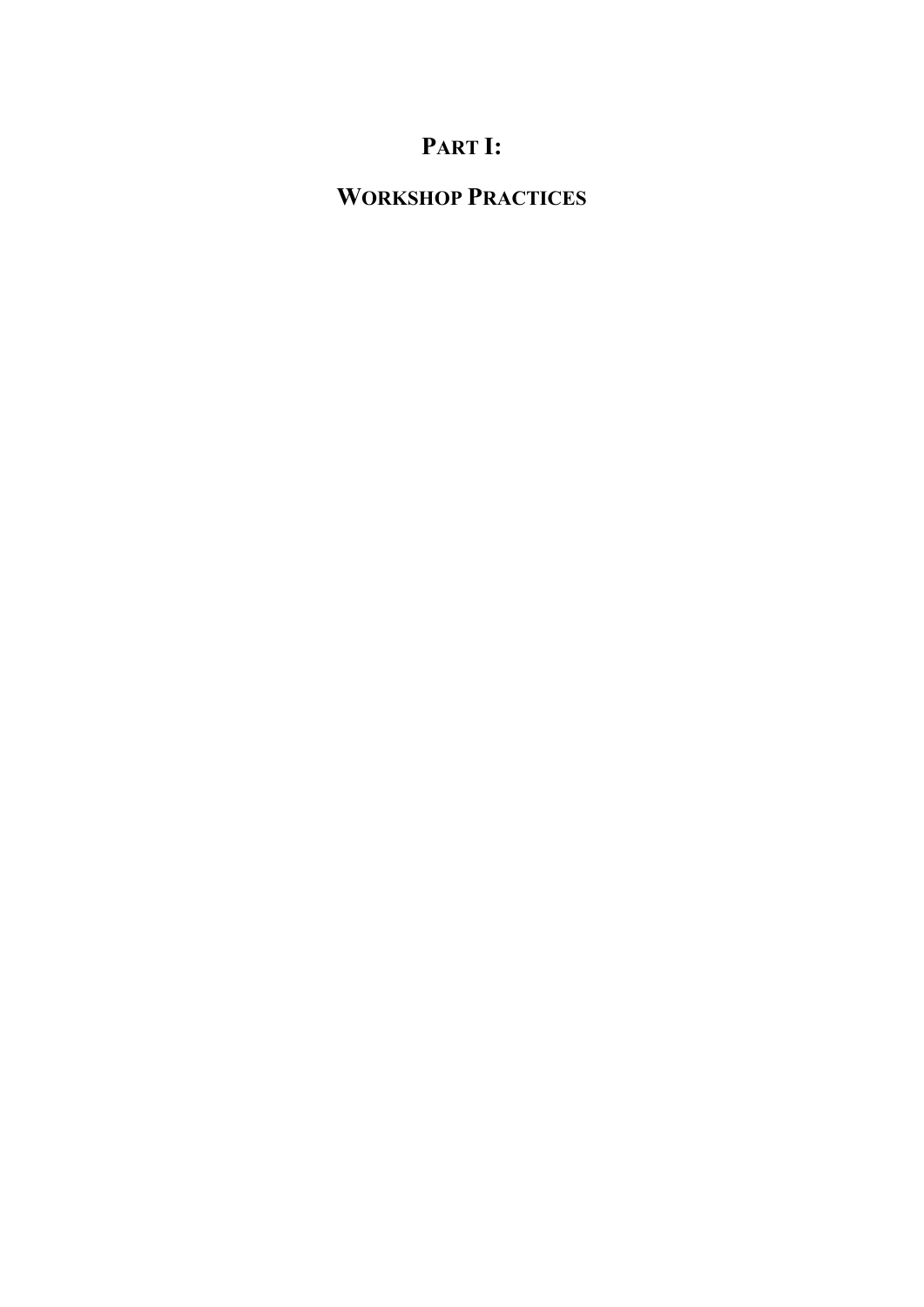# GETTING THE IDEA: THE ROLE OF DRAWINGS IN THE MANUFACTURING PROCESS OF CHOIR STALLS

## ANJA SELIGER

### **Introduction**

Due to their highly complex imaging systems, choir stalls are categorised among the most important and complex furniture in medieval churches. The artistic challenge of creating new stalls needed to begin long before the first tree was cut down and the manufacturing process started. Both client and craftsman needed to make several decisions: on general aspects such as size, number of seats and overall shape, but also on the design of details and the iconographic program. The purchasing client – normally a monastic congregation, a chapter or the parish council – and the craftsman might have individual conflicting requirements, ideas, and maybe even a different preconception of how the stalls should look. Their initial mental images of the finished product might vary considerably, so it was important to transform these different points of view into an acceptable compromise.

There were several means by which a design could be created that would be agreeable to all parties. Sometimes client and craftsman visited existing choir stalls of a similar design to those planned;<sup>1</sup> the intention of these visits was to clarify requirements and to avoid misunderstandings.

<sup>&</sup>lt;sup>1</sup> For example, the churchwardens of Saint Nicolai in Kalkar and the craftsman "Kistemeker" Henrik Bernts from Wesel went to Cleves in order to visit the stalls of the Franciscan priory there, which would serve *ad exemplum* as a model for the new set. Guido DE WERD, *Die St. Nikolaikirche zu Kalkar* (München/Berlin: DKV, 1983), 26. Account books from St Martin in Memmingen contain records of payments for travelling in advance of the fabrication of new stalls. See Günther BAYER, *Memmingen* (Memmingen, 1983), 19.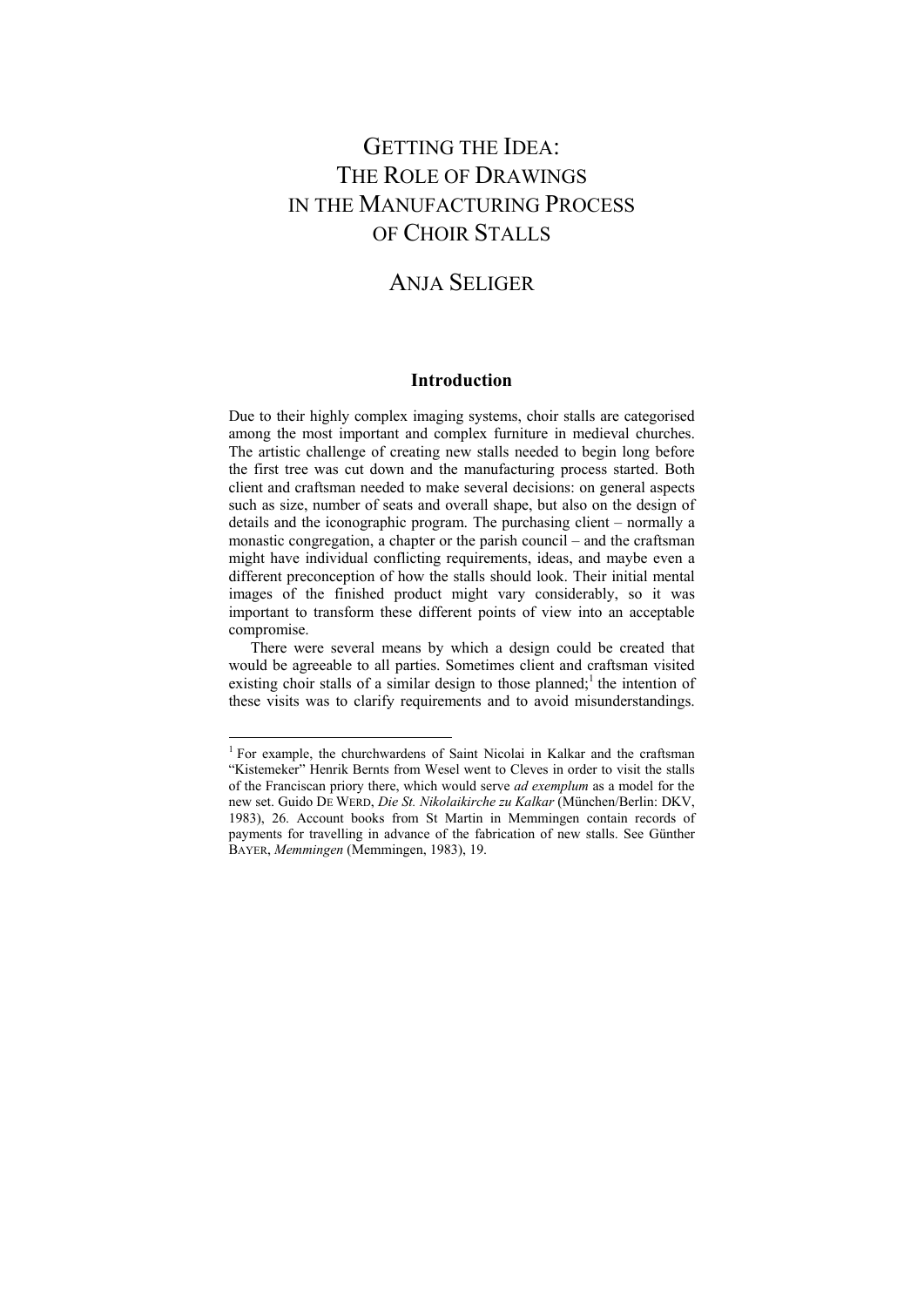#### Anja Seliger 7

Moreover, building a set of stalls *ad exemplum* (or, in modern terms, copying) was common practice in medieval art production, and it was a valid way to demonstrate a certain level of aspiration. A second design technique was to build models, either full size or small scale, before the manufacturing process was initiated. The principal advantage of such prototypes was their haptic, three-dimensional form, which, when posed at the intended place, established an authentic test environment.<sup>2</sup>

Somewhere in between these two modes, and by far the easiest practice for specifying a design, was a drawing: an initial rough draft followed by a more detailed or final draft, similar to a technical drawing. From the examination of written sources we can deduce that drawings were central and regularly used in the production process of medieval choir stalls, either with or functioning as models. Despite their importance, they are little known and under-investigated within the scope of choir stalls research. A survey of the research material reveals that, in comparison to the manifold choir stalls which remained *in situ*, medieval drafts of choir stalls are very few and far between.

In this chapter I will draw attention to three drawings dated to the thirteenth century: two sketches in the portfolio of Villard de Honnecourt [Fig. 1 and Fig. 2], and the so-called Reims Palimpsest [Fig. 3]. None of them shows an entire choir stall, but rather individual components, the reasons for which will be explained in the following investigation. In addition I will examine the only drawing showing a whole seating furniture, dated to the late fifteenth century. It shows a sedilia, or *Vespertolium*, consisting of three seats for the priests who celebrated mass at the main altar [Fig. 4].

The size of all drawing types could range from small scale to full size, although no examples of the latter have survived the passage of time. The functions of the drawings examined in this chapter are in many ways equivalent to medieval architectural elevations, but as the number of both maintained drawings and archival sources about their use is very poor – especially from the earlier period – we cannot assign to them one single function. As a result, a number of interpretive problems occur, problems that I will attempt to clarify in the course of the following pages.

### **The use of drawings in written sources**

Written documents confirm the important role of drawings, and occasionally elucidate their usage. One of these archival sources belongs to the Utrecht

 $2^2$  For more information on models, see Angela Glover's chapter in this volume.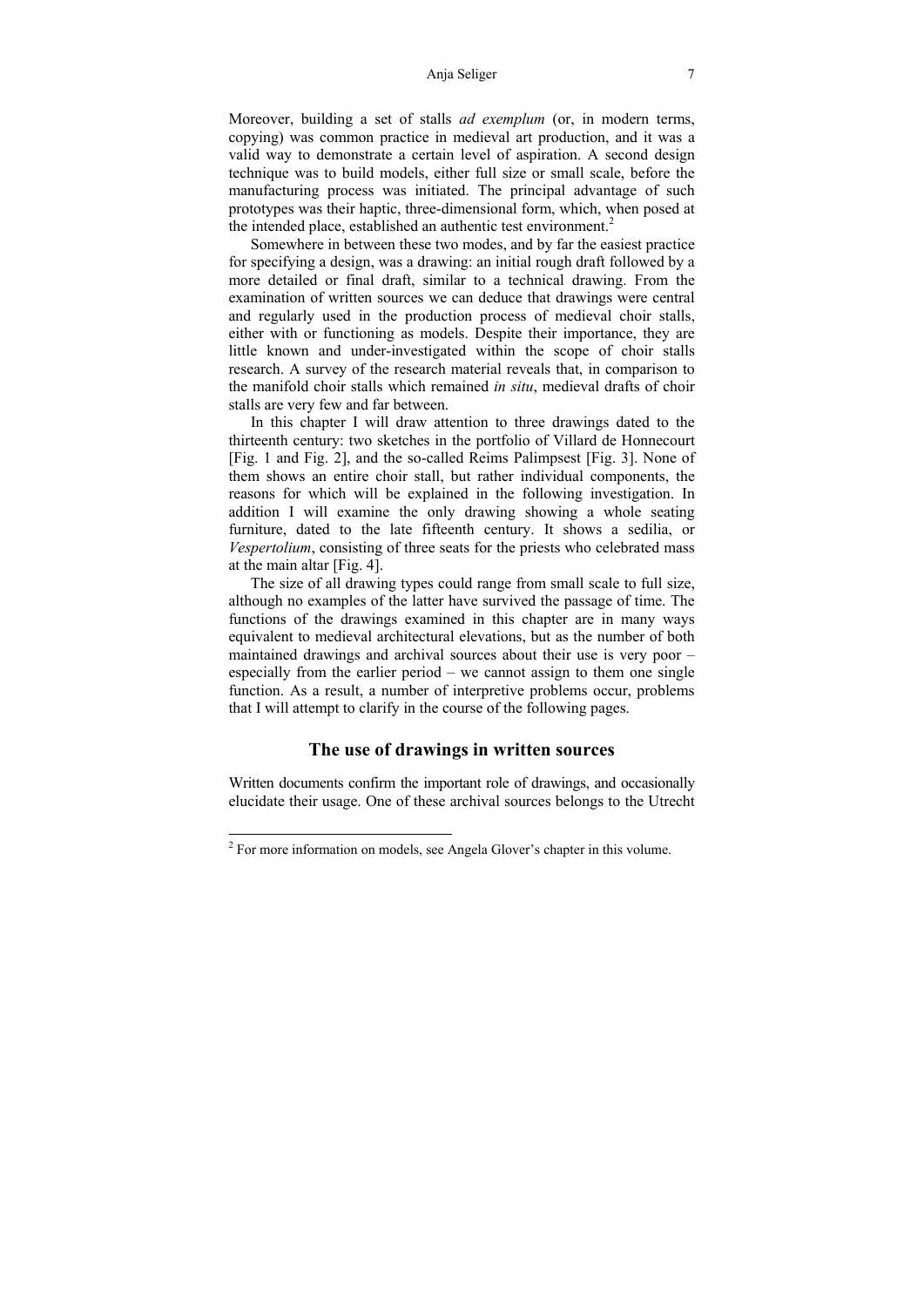#### 8 Getting the Idea

Cathedral in the Netherlands. Master Jan Gossaert van Mabuse, the designer of the new choir, was paid in 1522 for two drawings: a smallscale design, probably on paper, and a full-size drawing on wood.<sup>3</sup> The full-size drawing was definitely a working drawing, used directly in the workshop or on the construction site. The Utrecht source gives the reason why these working drawings were maintained: the craftsmen cut the wooden panel along the outlines of the drawn stall and then used it as template for all identical components. Most likely the panels were reused for another set of stalls, as was the case for the group of work in Stendal (Germany). They were usually only destroyed once they were no longer needed or once their condition had deteriorated.

The Utrecht source gives us the additional information that Master Jan was called *pictor* – not "joiner" or "carpenter", as was common at that time in German-speaking regions. This fact may mirror a changing workshop practice at the outset of early modern times, characterised by a stricter division of working fields. The design was developed by an artist: carpenters and carvers were not involved in the artistic process. And although the carvings were executed under the leadership of Jan Gossaert, the manufacturing process failed due to the new style, unfamiliar to the craftsmen and compounded by the high artistic level postulated by the artist. 4 This shows that it was necessary to develop the design in conjunction with the construction process; both artist and craftsman needed to work together in order to create the new stalls successfully.

### **The** *Vespertolium*

Within the practice of the fifteenth century, the so-called *Visierung* was the most important drawing. In German the vernacular term *Visierung* indicates large-scale elevations of architectural structures or seating furniture consisting of only a couple of seats. The technical term also indicates "the final design, executed by the artist (who is in this case the carpenter, N.B. author) and approved by the client, which was to be followed closely by the artist and his assistants during the execution of the work itself".<sup>5</sup> By this definition the *Visierung* was usually a part of the contract.<sup>6</sup>

<sup>&</sup>lt;sup>3</sup> W. H. VROOM, "Jan Gossaert van Mabuse als ontwerper van koorbanken in de Dom van Utrecht", *Oud Holland*, Vol. 79, No. 3 (1964), 172–75, 173. 4

VROOM 1964, p. 175. This may indicate a first glimmering of the separation of the arts from the *artes mechanicae*, the crafts.<br><sup>5</sup> Robert W. SCHELLER, *Exemplum, Model-Book Drawings and the Artistic* 

*Transmission in the Middle Ages (ca. 900 – ca. 1470)* (Amsterdam: University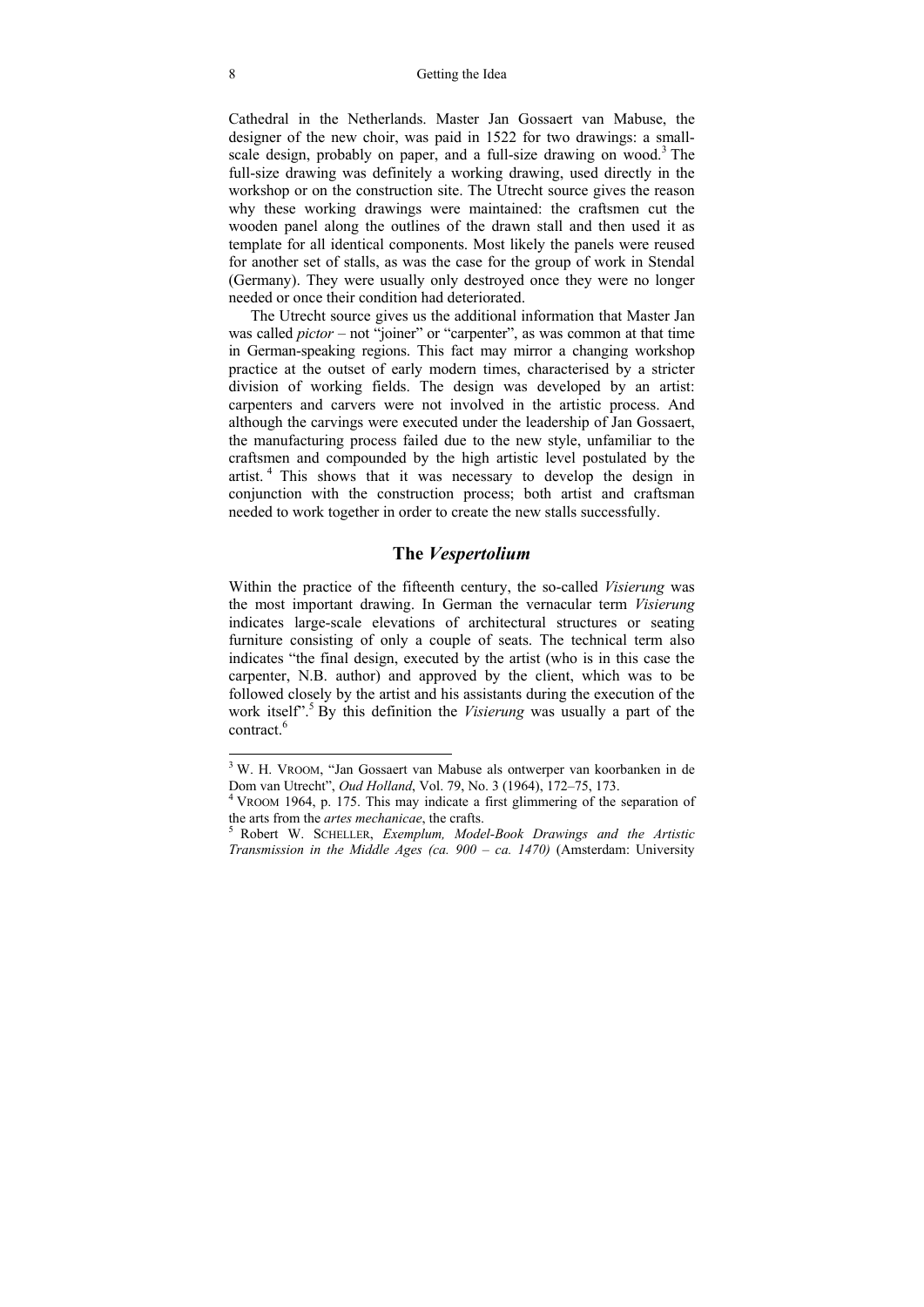#### Anja Seliger 9

The best-known correlation of contract and *Visierung* is probably that documented for Ulm Minster and the well-known workshop of the Syrlin family. According to the contract for the choir stalls in the parish church of Ulm, which Jörg Syrlin the elder signed in June 1469, a drawing had to be submitted in advance. This "*visierung, so er denne in furgehalten geben*" 7 was the basis for the manufacturing process. Unfortunately this drawing is no longer in existence, so the choir stalls in Ulm are not central to this investigation.

A second example also related to Ulm Minster and the Syrlin family is a *Visierung* of Jörg Syrlin the younger, called the *Vespertolium* [Fig. 4]. This *Visierung* is now preserved in the civic archives of Ulm.<sup>8</sup> It shows seating furniture for priests and deacons to be used during certain phases of worship when they were not celebrating mass at the main altar. The drawing of the *Vespertolium* is finished in brown ink on two sheets of parchment, with an overall size of 115cm by 28cm. The inscription at the front of the central seat dates it to the year 1475, but there is no signature.

The body of the seat was constructed on a hexagonal floor plan crowned with a canopy and three slender spires. The seat is frontal barred by a parapet. Each seat is built into a deep niche with figurines on its back panels. The one in the centre represents a priest from the Old Testament, with the outer back panels each depict an apostle.

Due to the contract for the *Vespertolium*, which explicitly mentions this *Visierung*, older research attributed the drawing to Jörg Sürlin the younger,<sup>9</sup> who manufactured the seat and completed the work by 1484

Ulm Civic Archive, Inv.-Nr. 18.

 $\overline{a}$ 

Press Amsterdam, 1995), 10, emphasises that in Italy the terms *modello* and *esempio* are used with the same meaning as *Visierung*.

Günther BINDING: *Baubetrieb im Mittelalter* (Darmstadt: Primus-Verlag, 1993), 206. Drawing studies could include elevations of whole structures, and details as well as copies of other drawings (floor plans and elevations), as is assumed for five sheets in Basel and two others in Vienna associated with the stalls of 1517 in the Fugger chapel at Augsburg, Germany. See Tilman FALK, *Katalog der Zeichnungen des 15. und 16. Jahrhunderts im Kupferstichkabinett Basel*. Vol. 1 (Basel: Schwabe & Co. AG Verlag, 1979), Kat.-Nr. 697–701, 161f. and plate 146. Thanks to Angela Glover for this reference.

<sup>7</sup> Hans ROTT, *Alt-Schwaben und die Reichsstädte*, Quellen und Forschungen zur südwestdeutschen und schweizerischen Kunstgeschichte im XI. und XVI. Jahrhundert, Vol. 2, (Stuttgart: Strecker & Schröder, 1934), 51: "*do er denne arbaiten wirdet, der visierung, so er denne in furgehalten geben*". 8

<sup>&</sup>lt;sup>9</sup> The younger Sürlin, when signing his works, always write his name with a "ü", in contrast to his father who prefers Syrlin with a "y". Barbara ROMMÉ, *Serielle oder nur Massenhafte Produktion? Rationalisierungstendenzen in der Kunst der*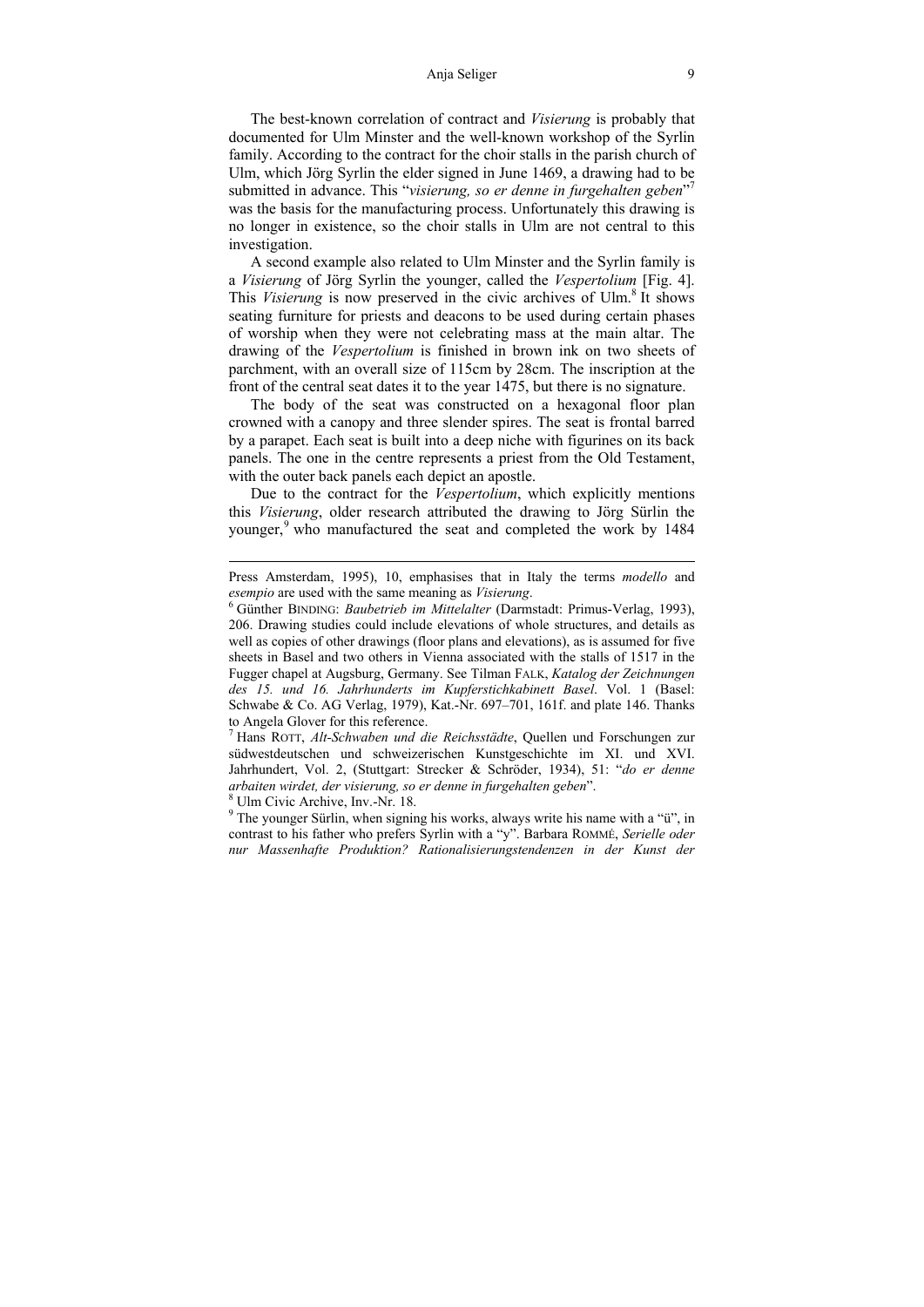seven years after the design of the furniture was drawn. In later years the question of attribution was reopened, with the result that Syrlin the elder may also be considered as potential author of the drawing. A co-operation between father and son is also possible. The main argument of this attribution to the father is the drawing technique, which corresponds very well to Syrlin's architectural drawings and the *Visierung* of a retable, characterised by hair-thin lines.<sup>10</sup> In addition, deep niches in the dorsal are defining characteristics in both the *Vespertolium* and the choir stalls, finished in 1474; therefore, the drawing is assigned to the initial design of the Münster furnishings. However, as this drawing technique was very common in workshops of this time, authorship cannot be definitively assigned. In addition, further formal characteristics show the hand of the young Sürlin, who adopted new stylistic developments such as heavily overcut gables and pinnacles curved into the space, which also includes the use of tree-like gables and pinnacles.<sup>11</sup> Although this chapter is not the best place to settle the question of attribution definitively, the most logical conclusion to draw from the collected evidence is that the drawing seems to be a collaboration between father and son.

Returning to the question of function, the *Vespertolium* is a *Visierung* in its proper sense. As pellucid as possible, the *Visierung* illustrates the spatial arrangement of the components. The top or slight bird's-eye-view of pedestal, parapet and bench indicates that these components are in the lower part; their overlapping indicates its depth and that the components are located in different layers. The figurines are also shown in slight top view since they are in the lower zone. Deeper spatial parts are marked by shadows, characterised by short parallel lines as though they have been used extensively in the canopy.

Unfortunately it is hard to prove to what degree the drawing and seat match, since the *Vespertolium* was destroyed in 1766. The only evidence

*Spätgotik und Renaissance*, in Ann MORATH-FROMM, Gerhard WEILANDT (eds.), *Unter der Lupe, neue Forschungen zu Skulptur und Malerei des Hoch- und Spätmittelalters.* FS für Hans Westhoff zum 60. Geb. (Stuttgart: Süddt. Verl.-Ges., 2000), 277–90, p. 279.

younger in 1495/96, shows similar characteristics. It is also possible that he copied the *Vespertolium*. The choir stalls, which are a few years older than the sedilia, already show more developed ornamentation.

 $\overline{a}$ 

<sup>10</sup> Johann Josef BÖKER et al., *Architektur der Gotik, Ulm und Donauraum. Ein Bestandskatalog der mittelalterlichen Architekturzeichnungen aus Ulm, Schwaben und dem Donaugebiet* (Salzburg: Wien Müri Salzmann, 2011), 109 N° 37, assigns the drawing to Syrlin the elder. See also Barbara ROMMÉ, "Das Schaffen von Jörg Sürlin dem Jüngeren", *Ulm und Oberschwaben*, Vol. 49 (1994), 61–110, p. 69. <sup>11</sup> The sedilia in the monastery church in Blaubeuren, executed by Sürlin the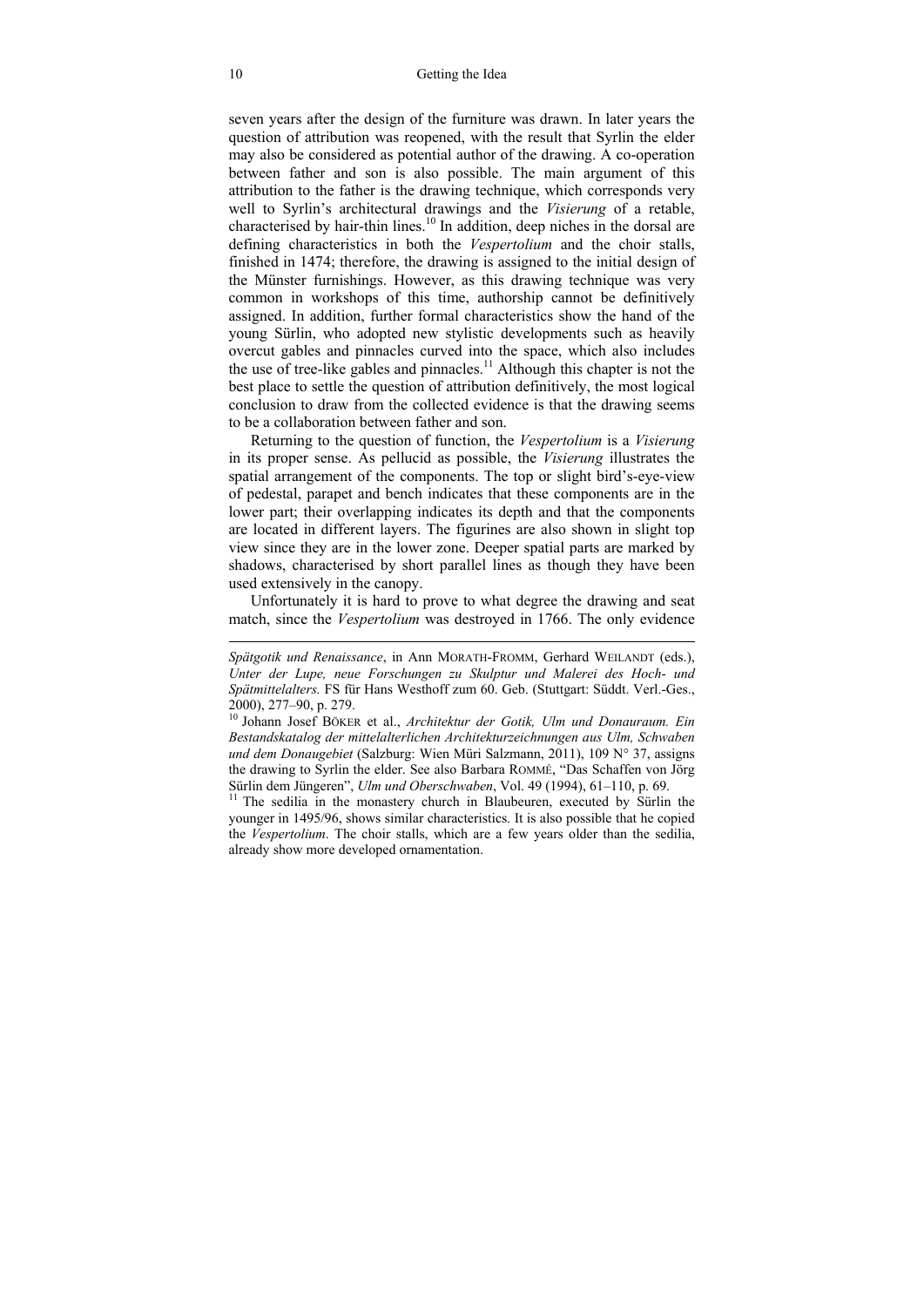#### Anja Seliger 11

for the realia in terms of manufactured furniture is an old photograph showing three wooden statues [Fig. 5], reused in another piece of furniture and destroyed in World War II. The photograph shows that the overall structure of the figurines was determined by the *Visierung*, 12 but artistic freedom – or, more precisely, iconographic freedom – was still possible. The side figurines planned as apostles have been executed as prophets. Also the formal composition of the central figure differs from the drawing: the priest holds a banderole and indicates the inscription with his left hand, instead of having empty hands held in front of the body ready for prayer, as was planned in the drawing. This iconographic program refers strictly to a typological juxtaposition. But while in the drawing the typological idea is represented by images from Old and New Testament, in the wooden *Vespertolium* the anti-typological part has been transferred to the minster clergy by reducing the auxiliary figures to the Old Testament.

Thanks to the figurines it is possible to reconstruct the size of the wooden *Vespertolium*: the scale of 1:12 means that the overall height of the piece of furniture was  $12.5$ m.<sup>13</sup> The huge canopy and its spires, which reach as high as the vault springers, are the artistic highlight within the liturgical furnishings. An idea of the overall impression of the *Vespertolium* can be given by another furnishing which was also manufactured by Jörg Sürlin the younger in the year 1496: the sedilia in the Cistercian monastery in Blaubeuren, Germany [Fig. 6], which, although it is not comparable in height, also mediates the main properties and reflects the overwhelming charisma that was exuded by the *Vespertolium*.

### **Villard de Honnecourt**

Of a totally different nature but no less impressive are the drawings of the choir stalls in the so-called portfolio of Villard de Honnecourt, now preserved in the Bibliothèque nationale de France, Paris, MS Fr 19093. As they have been reprinted several times in related key literature they are probably the best-known drawings of choir stalls.14 The portfolio consists

<sup>&</sup>lt;sup>12</sup> Gerhard WEILANDT, "Der wiedergefundene Vertrag Jörg Syrlins des Älteren über das Hochaltarretabel des Ulmer Münsters", *Zeitschrift für Kunstgeschichte*, Vol. 59, No. 4 (1996), 437–60, p. 455.<br><sup>13</sup> Böker et al. 2011, p. 109.

<sup>&</sup>lt;sup>14</sup> Examples are: Walter LOOSE, *Die Chorgestühle des Mittelalters*, Heidelberger kunstgeschichtliche Abhandlungen, vol. 1 (Heidelberg: Winter, 1931), Tafel 37 & 38; Martin URBAN, "Lemma Chorgestühl", in *Reallexikon zur deutschen Kunstgeschichte*, Otto SCHMITT (ed.), vol. III (1954), Sp. 515, Fig. 2; Hannelore